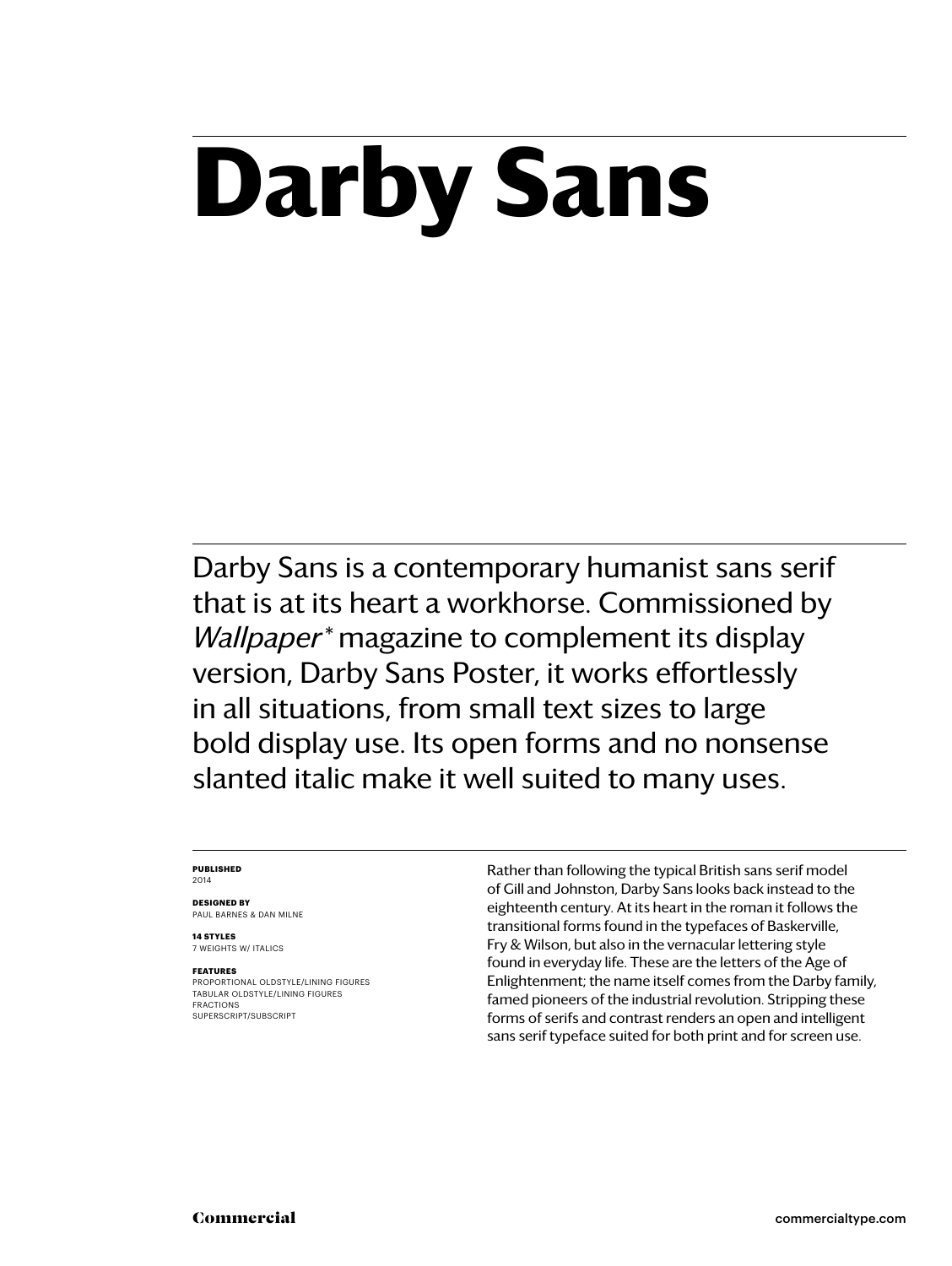Darby Sans Thin *Darby Sans Thin Italic* Darby Sans Extra Light *Darby Sans Extra Light Italic* Darby Sans Light *Darby Sans Light Italic* Darby Sans Regular *Darby Sans Regular Italic* Darby Sans Medium *Darby Sans Medium Italic* **Darby Sans Bold** *Darby Sans Bold Italic* Darby Sans Black *Darby Sans Black Italic*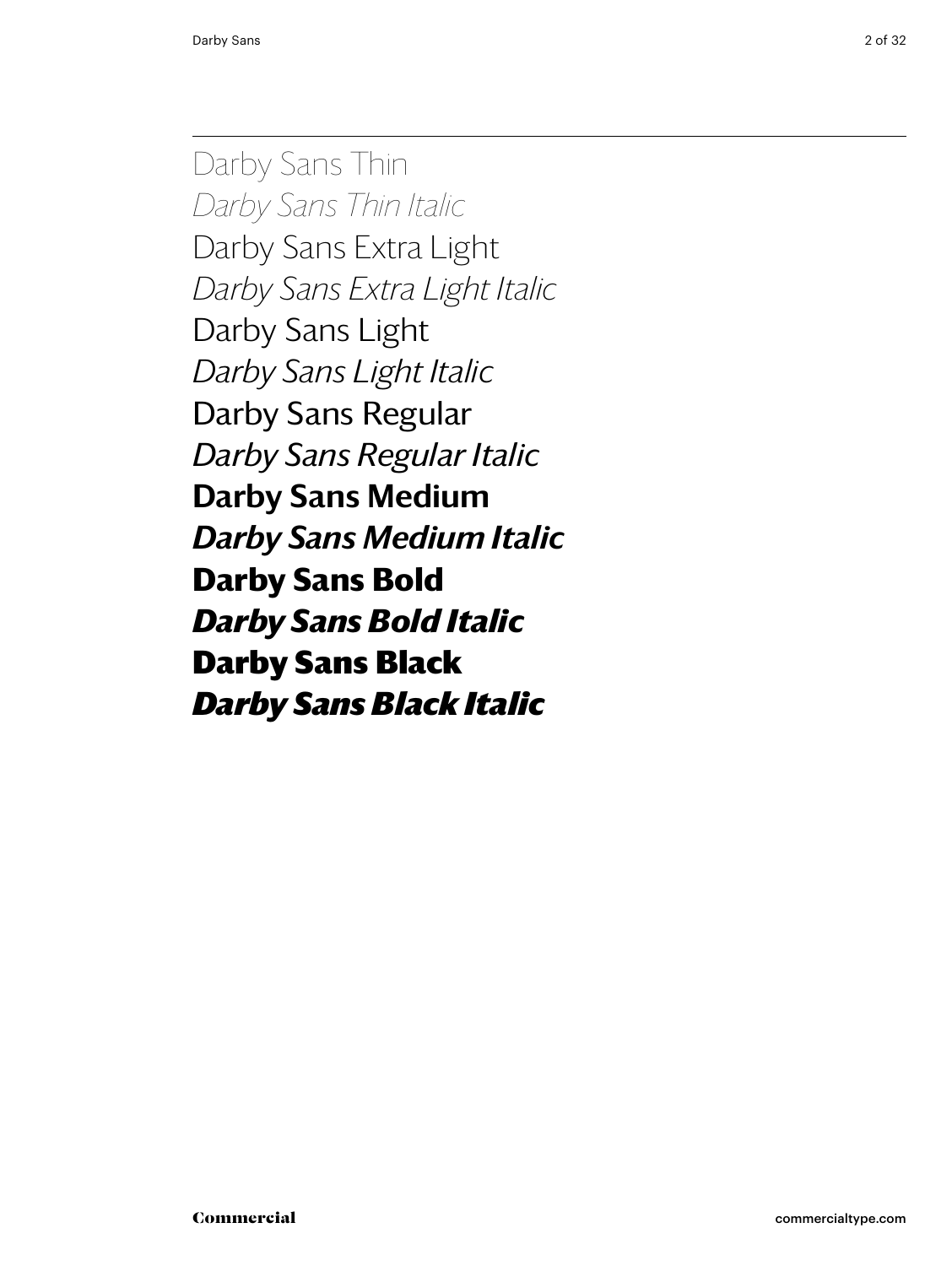

Darby Sans Thin, 70 pt

 $\bullet$  $\cdot$  . *sözcülüğü Architectonics*

DARBY SANS THIN ITALIC, 70 PT

# alander ockenspiels

Darby Sans Extra Light, 70 pt

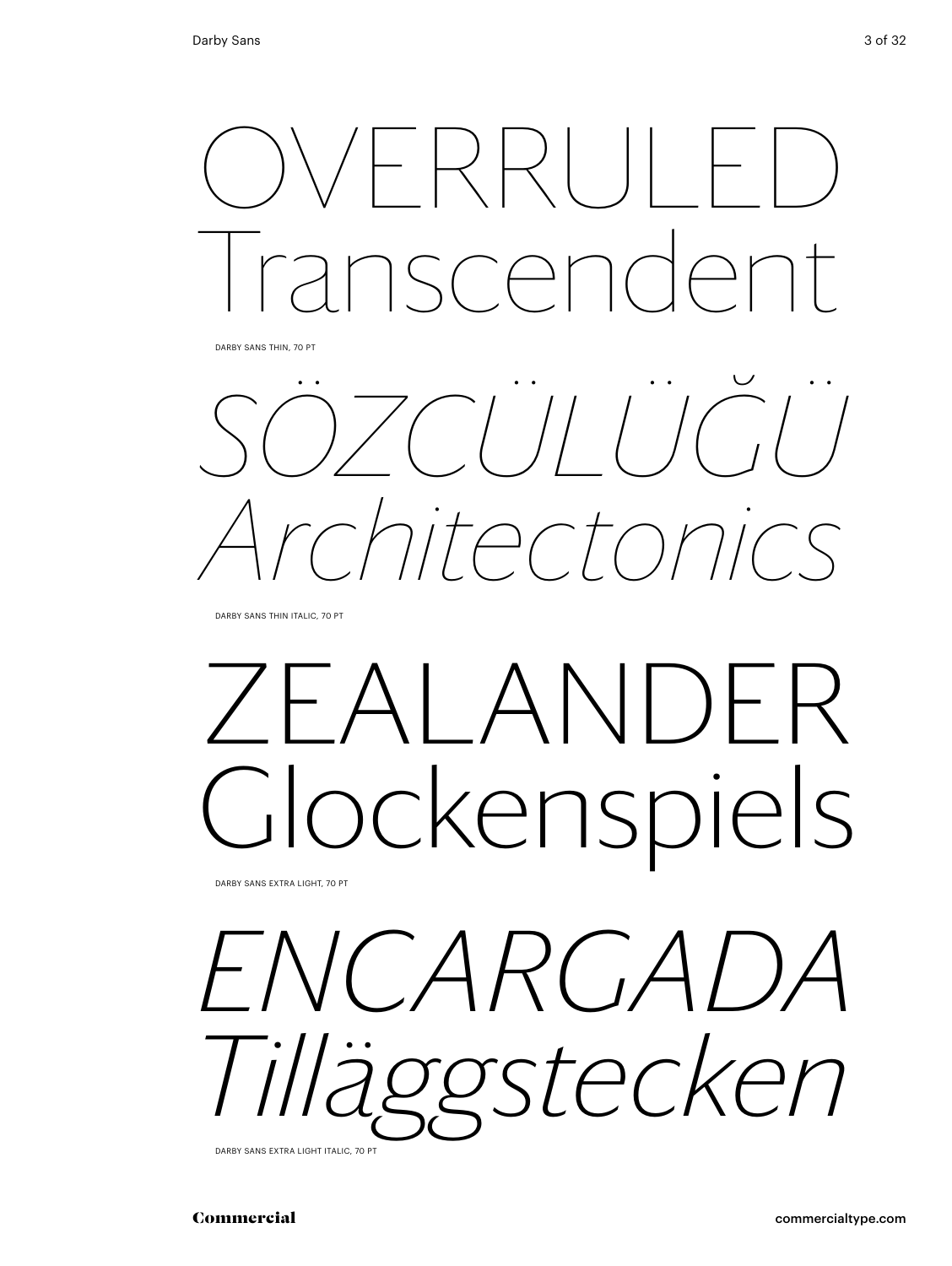

## *îndreptate Pedagogically* Darby Sans Light italic, 70 pt [alternate a g]

# GALLANTRY ccidentaux

Darby Sans regular, 70 pt

# *ultimatum Academician*

Darby Sans regular italic, 70 pt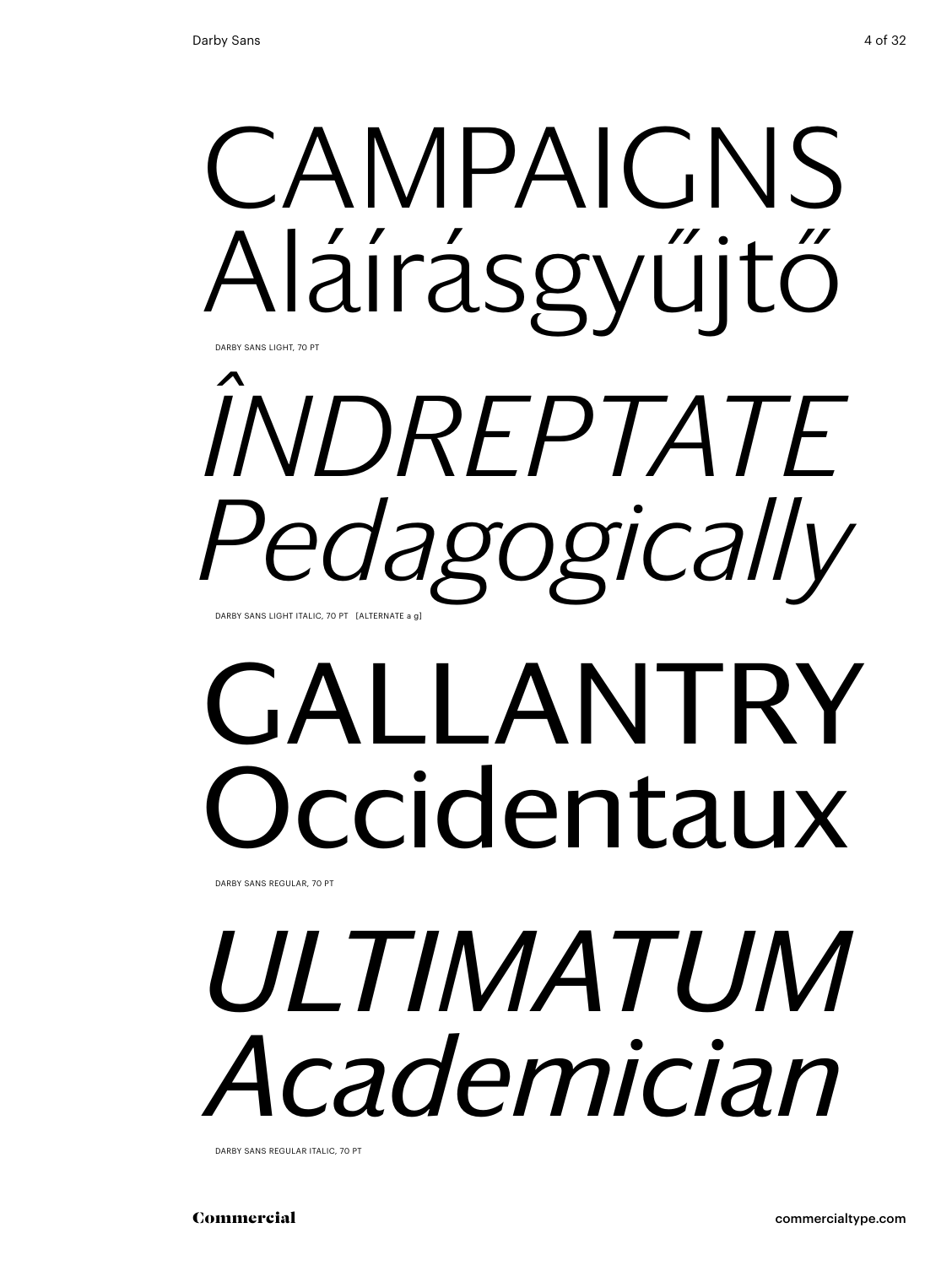## globalize Europäische *mediación* DARBY SANS MEDIUM, 70 PT

*Collaborates*

Darby Sans medium italic, 70 pt

## **engineers Angažiranja** DARBY SANS BOLD, 70 PT [ALTERNATE g]

## *potential Enlèvement*

Darby Sans bold italic, 70 pt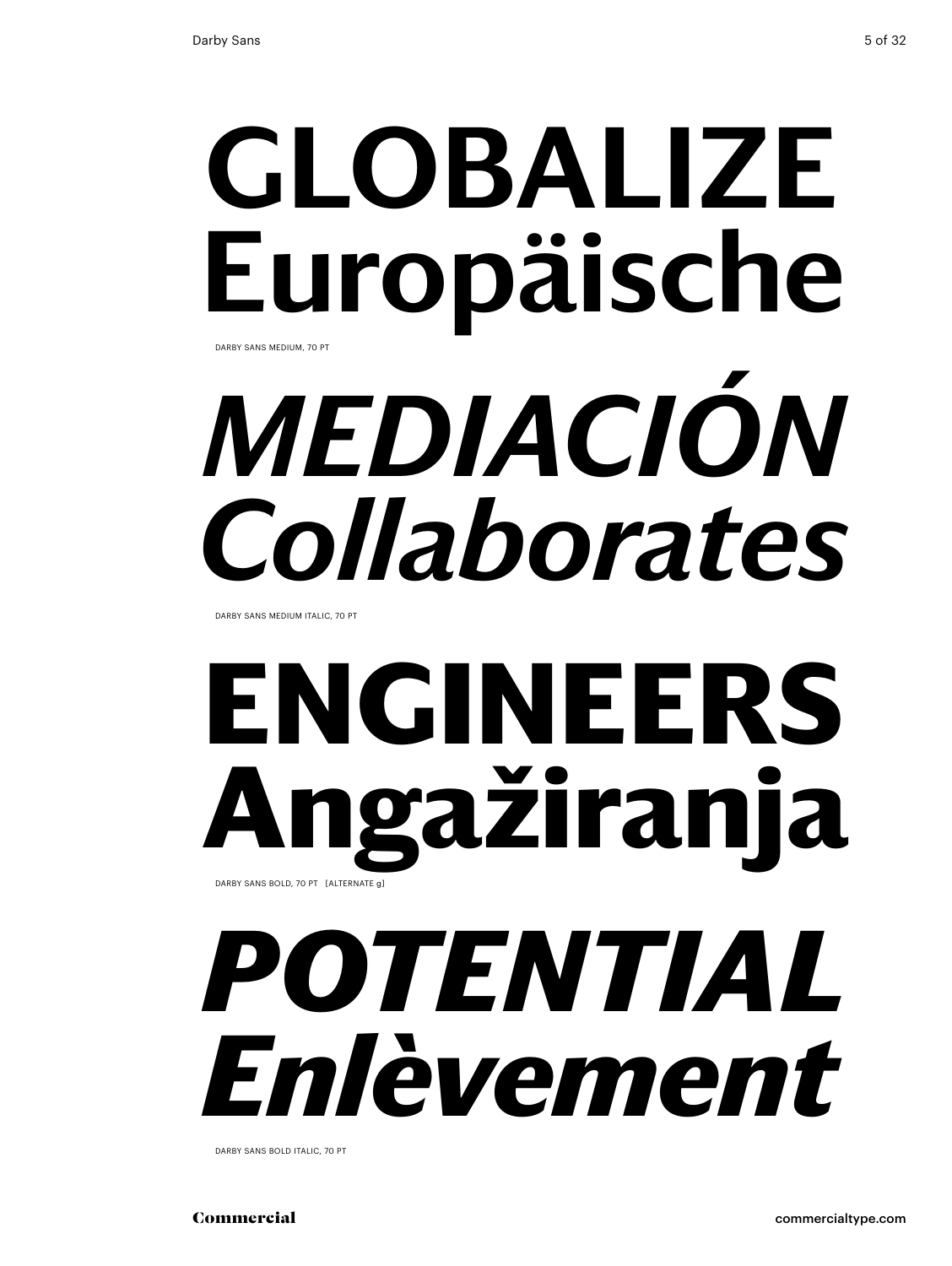# fearfully Guadalajara

Darby Sans black, 70 pt [alternate a]

# *oversized Encapçalats*

Darby Sans black italic, 70 pt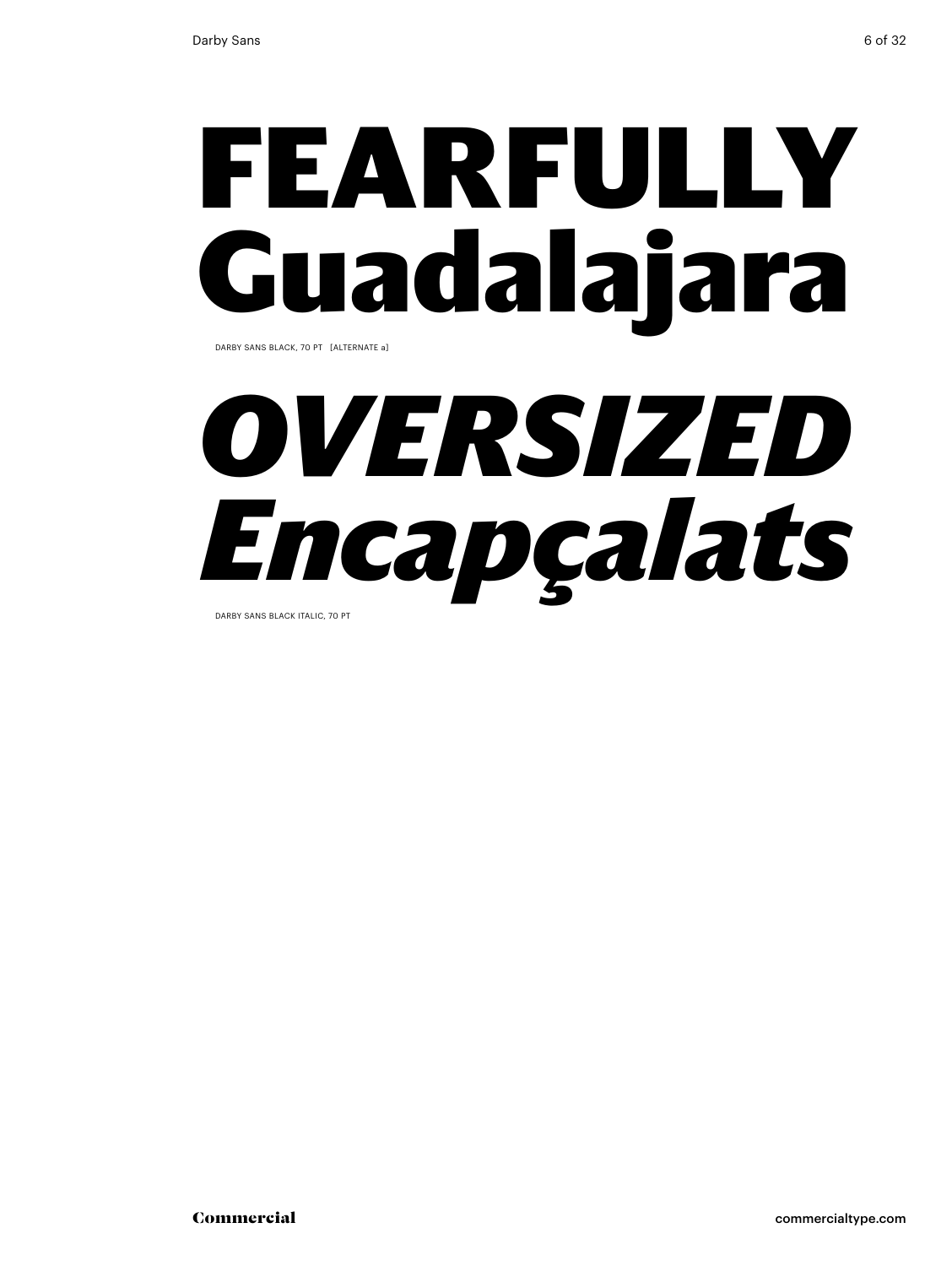New York subway system DRESSMAKING DESIGN Juhovýchodne od mesta

DARBY SANS THIN, 40 PT

*Love eternal & projections elementary particle Il fatto è che il gin fatto dai*

DARRY SANS THIN ITALIC, 40 PT

### Pensaernïaeth o Lundain EMAIL SERVERS BREAK Highlights for Vancouver ARBY SANS EXTRA LIGHT, 40 P

*Un angolo di Oktoberfest Joi începe la Braşov Premium Tier Upgrading*

DARBY SANS EXTRA LIGHT ITALIC, 40 PT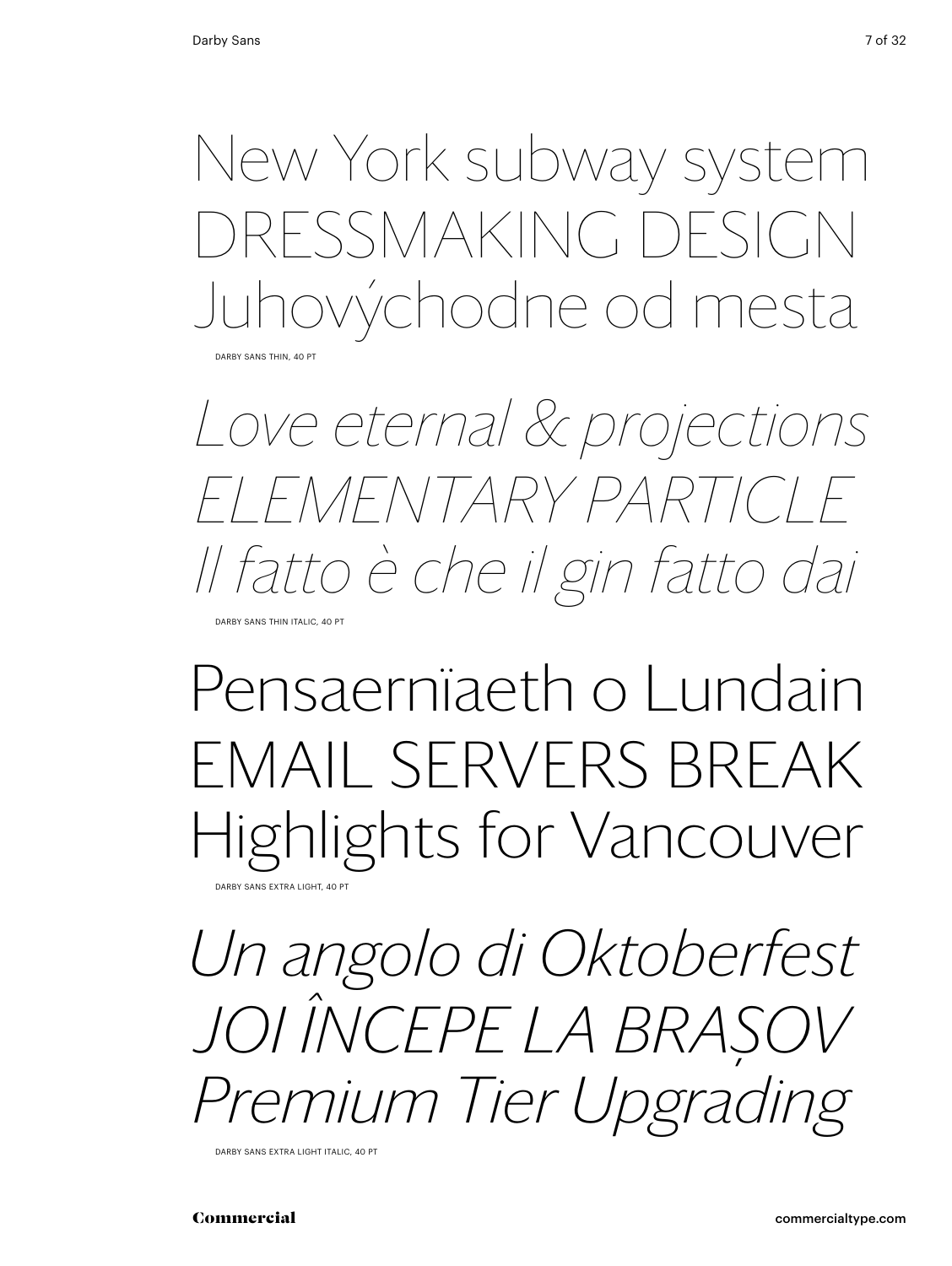## Crystals mined after 1813 as Casas de Lorvão uixotic in his own way

Darby Sans Light, 40 pt [alternate a]

*Ferðaþjónustufyrirtækið Gelacht wird nicht Wasted time made up at*

DARBY SANS LIGHT ITALIC, 40 PT [ALTERNAT

### Plaster cast by Victoria Umetniških središč En bestilling fra Citroën

DARBY SANS REGULAR, 40 PT

*Journées du patrimoine £18 million project How quietly juxtaposed* 

DARBY SANS REGULAR ITALIC, 40 F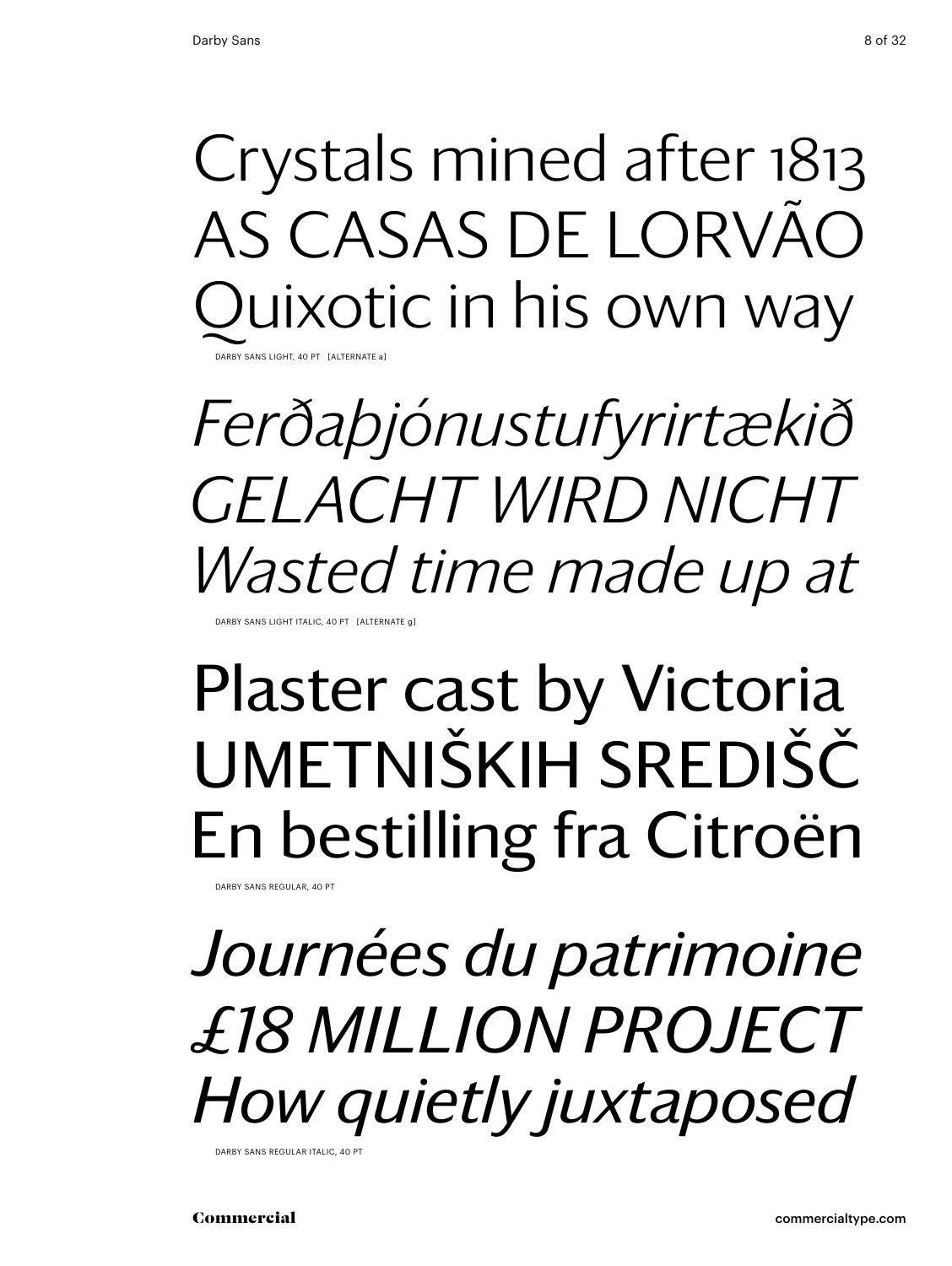### Móviles y ordenadores Kahaluu-Keauhou Is-serata ta' Miss Malta

DARBY SANS MEDIUM, 40 PT [ALTERNATE a]

### *Le parcours de l'artiste translucent glass Harr 1911 debuutroman*

SANS MEDIUM ITALIC

## **The Future of Fashion SOULBOY OF NORTH Un poema de Llach en**

DARBY SANS BOLD, 40 P

### *Die Weltöffentlichkeit reale immateriale Autodidactic Writings*

DARBY SANS BOLD ITALIC, 40 PT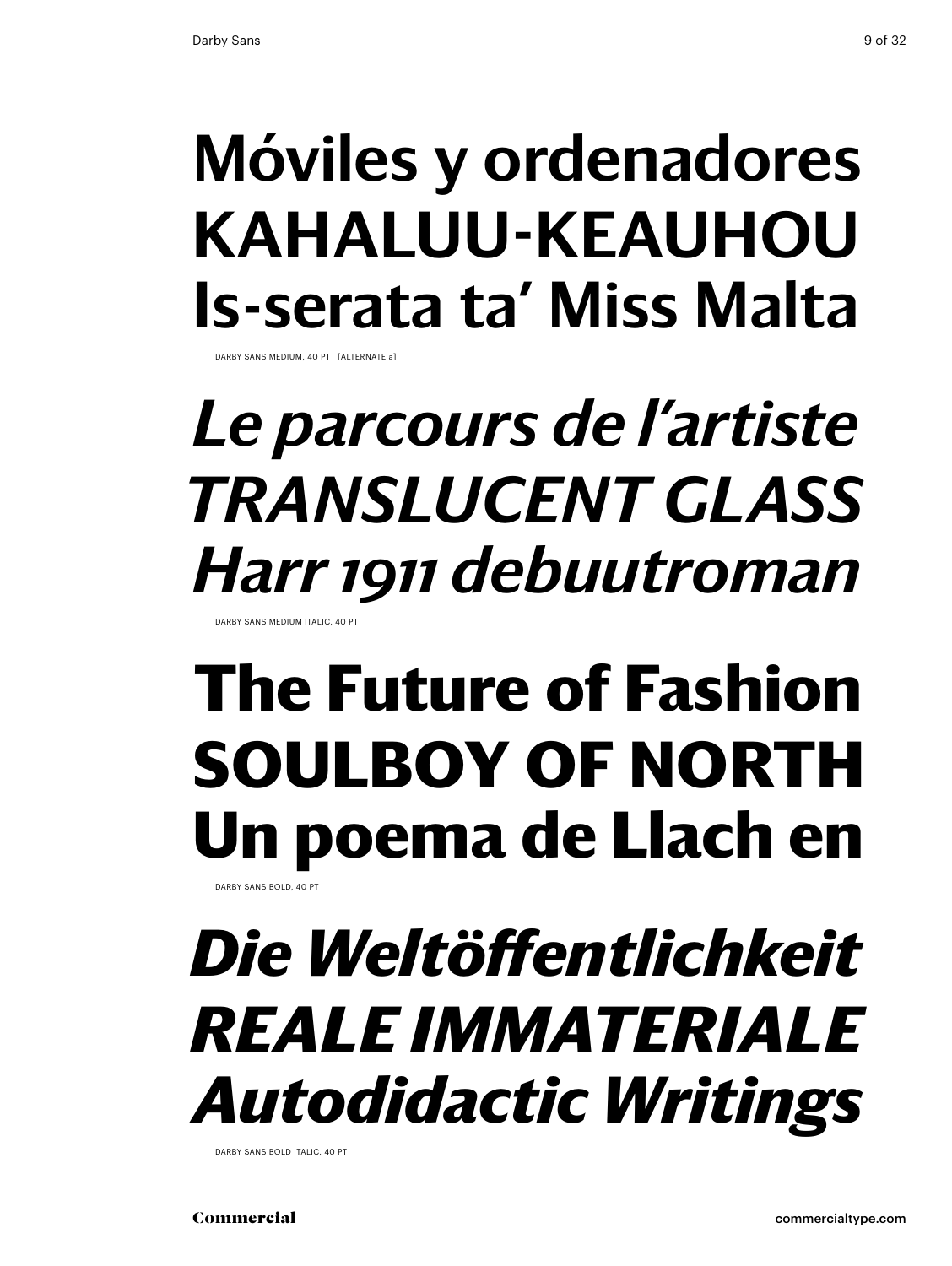### Bridge building in 1711 Bolgari že drugič Excellent manners by

DARBY SANS BLACK, 40 PT

### *Dundee's main street organic Chickpea Tops at 2014 triennial*

DARBY SANS BLACK ITALIC, 40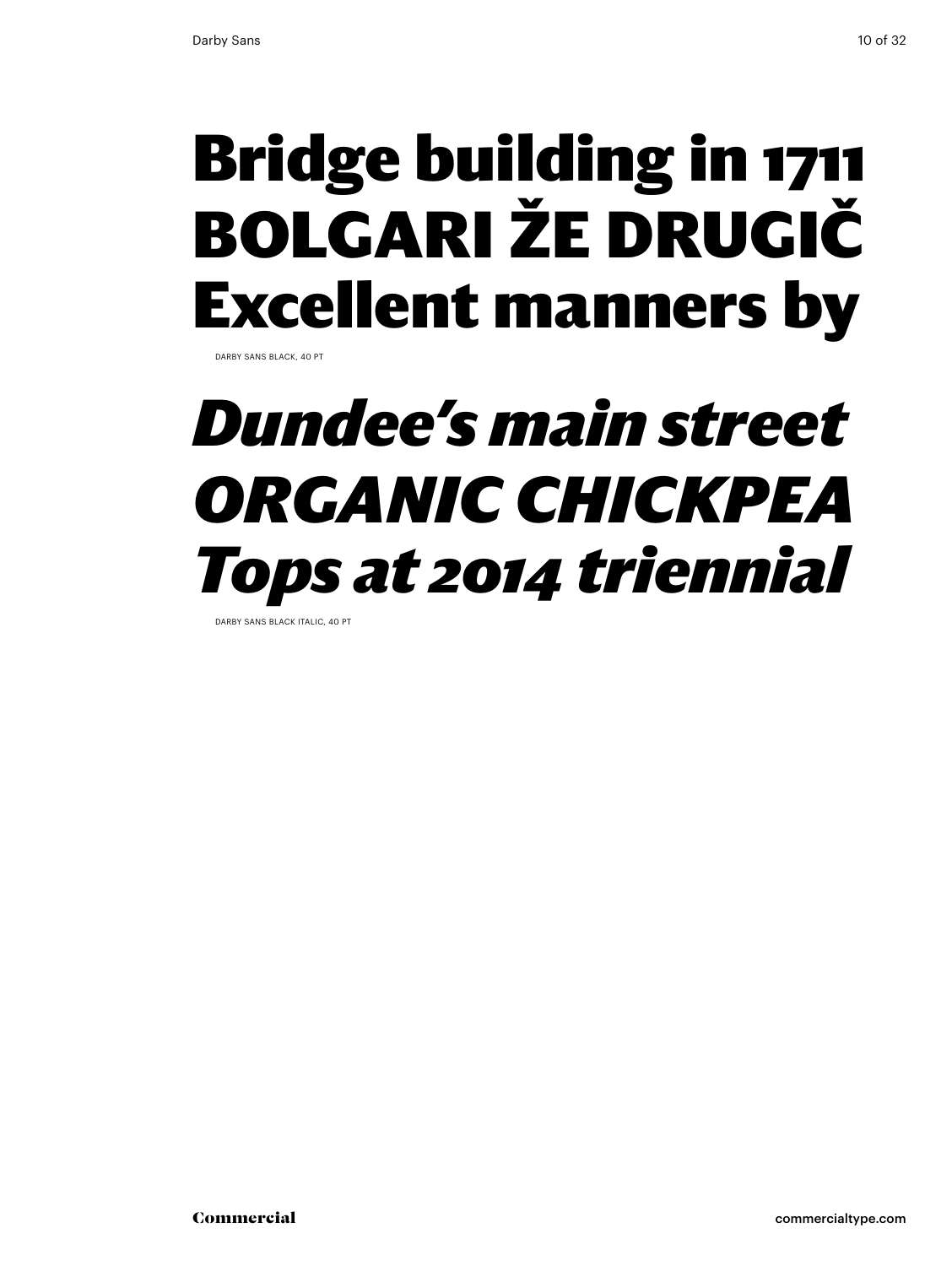desfile de primavera / verano 2015 Clarke ei usko saavansa summaa seteleinä *sample the current T.V. landscape Rare mammoth skeletons auctioned in 1993* DARBY SANS THIN, THIN ITALIC, 24 PT

A related title exists in GERMANY Šalies BVP augimo prisideda 8,3 procento *Balletstjernen von Rosen er død The main Wedgwood motifs in jasperware* Darby Sans Extra Light, extra Light Italic, 24 Pt [alternate a]

BEGaN the cultural Revolution Facing a home clash with the Giallorossi *Fashion & accessory consultant Concludendo, in questi sei mesi, secondo*

DARBY SANS LIGHT, LIGHT ITALIC. 24 PT

Un comparto che non conosce Canals & Navigations are human-made *NON-STOP MUSIC MIX-TAPES SOUND Neuf mois après son éviction de l'Elysée*

Darby Sans regular, regular Italic, 24 Pt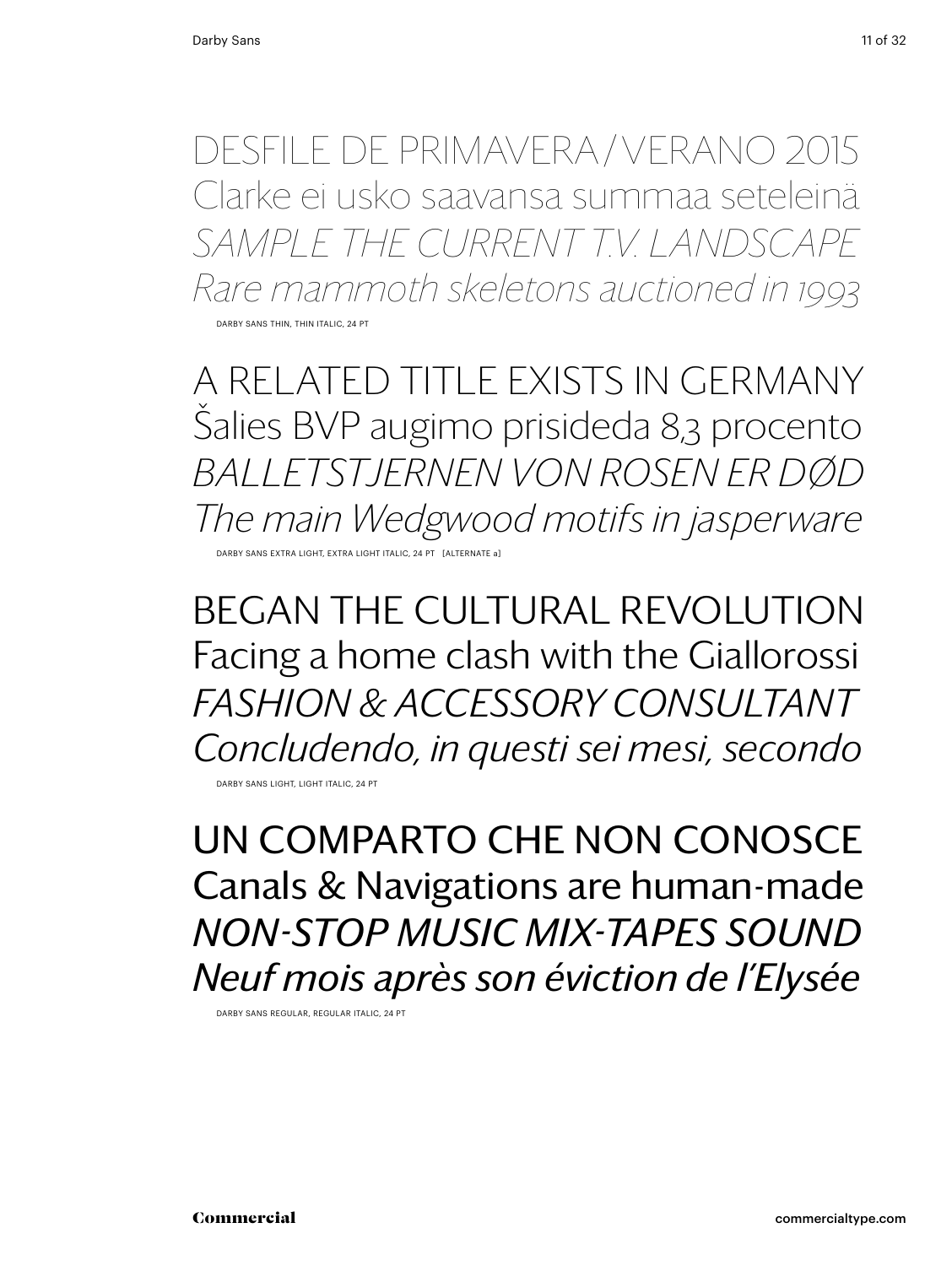THE ROAR OF A BUSTLING SOUARE Există fix 3265 de plaje, adică câte una *an absolute homage to cubism Skjálfti af stærðinni 6,0 í Bárðarbungu*

DARBY SANS MEDIUM, MEDIUM ITALIC, 24 PT

**exhibitions @ the new museum Measurements of the painting are 1/4** *LOS ANGELES RECORDING SESSION Man bewegt sich im Dämmer, als wär*

Darby Sans bold, bold Italic, 24 Pt

### FIȚI ATENȚI, INTRIGA E POLIȚISTĂ Droves of artists are claiming rights *tre proposte per innovazione A 600°C amalgamated ball of golden*

DARBY SANS BLACK, BLACK ITALIC, 24 PT [PROPORTIONAL LINING FIGURES, ALTERNATE g]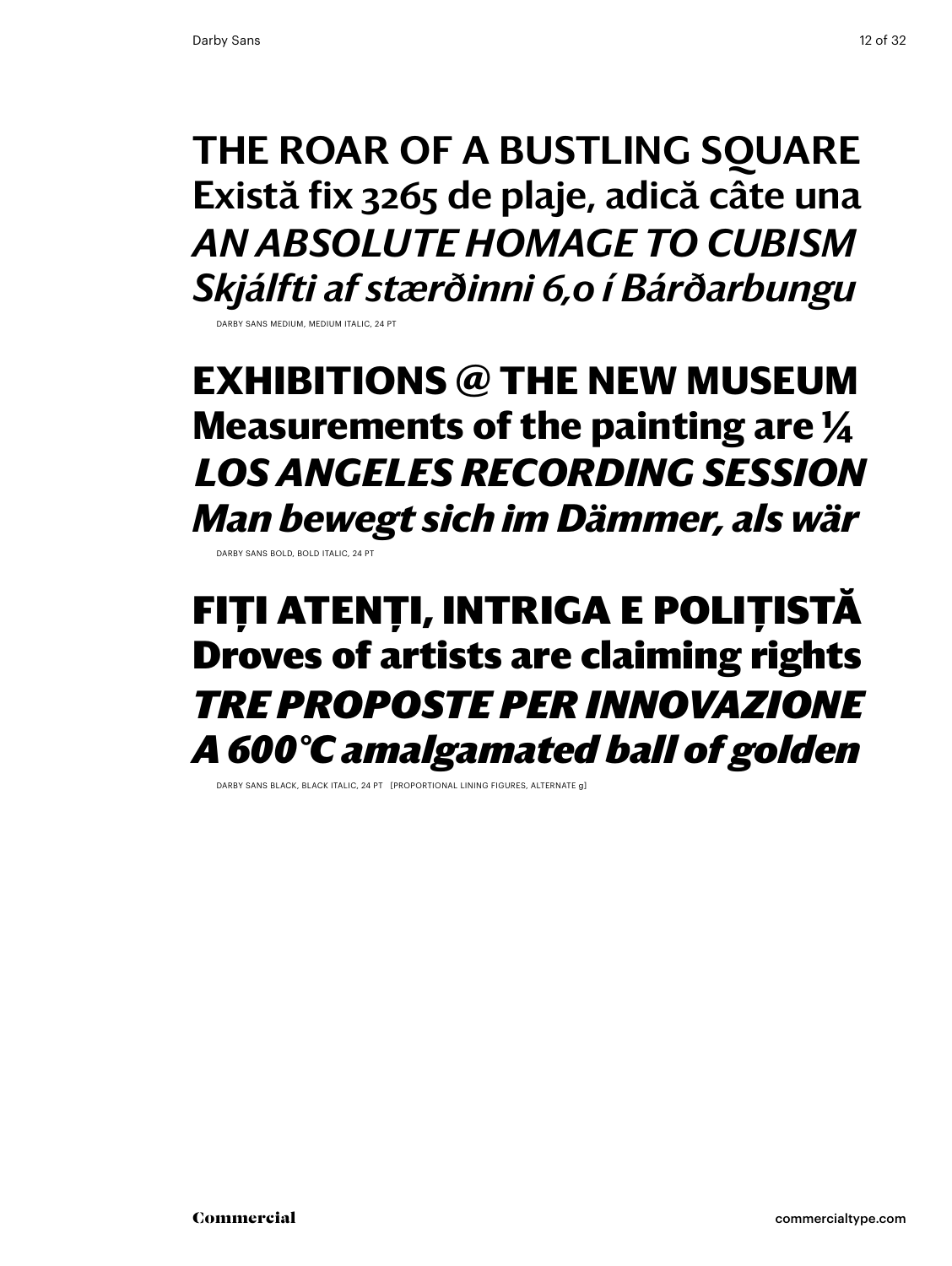SUPPLEMENTARY MATERIAL GATHERED TOGETHER Chicago's 'David Bowie Is' exhibition shows galleries how *Zvláště když je aktivní a umí si život naplánovat a vychutnat* DARBY SANS THIN, THIN ITALIC, 18 PT

Ministros de Dilma usam agenda para fazer Unions of reptiles are well received during the Nineties *La Fiesta del Cine busca otro triunfo a finales de octubre* Darby Sans extra light, extra Light Italic , 18 Pt

his legacy's fate, however, remains cloudy Pil 2014 intorno allo zero Presto meno tasse sul lavoro *Burgundy offers some of the finest culinary experience* Darby Sans light, Light Italic, 18 Pt [alternate g]

Strojarski tehničar iz Dobošnica u BiH za Sumptuous luxury products manufactured in Italian *Østrig og Sverige er med fra den tidligere europæiske* Darby Sans regular, regular Italic, 18 Pt

MAJORITY SHAREHOLDERS REJECT FINANCIAL Izložba je interesantna zbog posebnosti ambijenta *Odborníci varují, že počet lidí, kteří žijí bez finanční* DARBY SANS MEDIUM, MEDIUM ITALIC, 18 PT [ALTERNATE a]

**montana's firefighters rush to contain Such was the independent arts scene of Burbank**  *Todos los detalles de la presentación en imágenes*

DARBY SANS BOLD, BOLD ITALIC, 18 PT

Is-sena l-oħra — għall-ewwel darba dan Le point sur ce que l'on sait de la feuille de route *Kahn strongly advocated honesty in materiality*

Darby Sans black, black italic, 18 Pt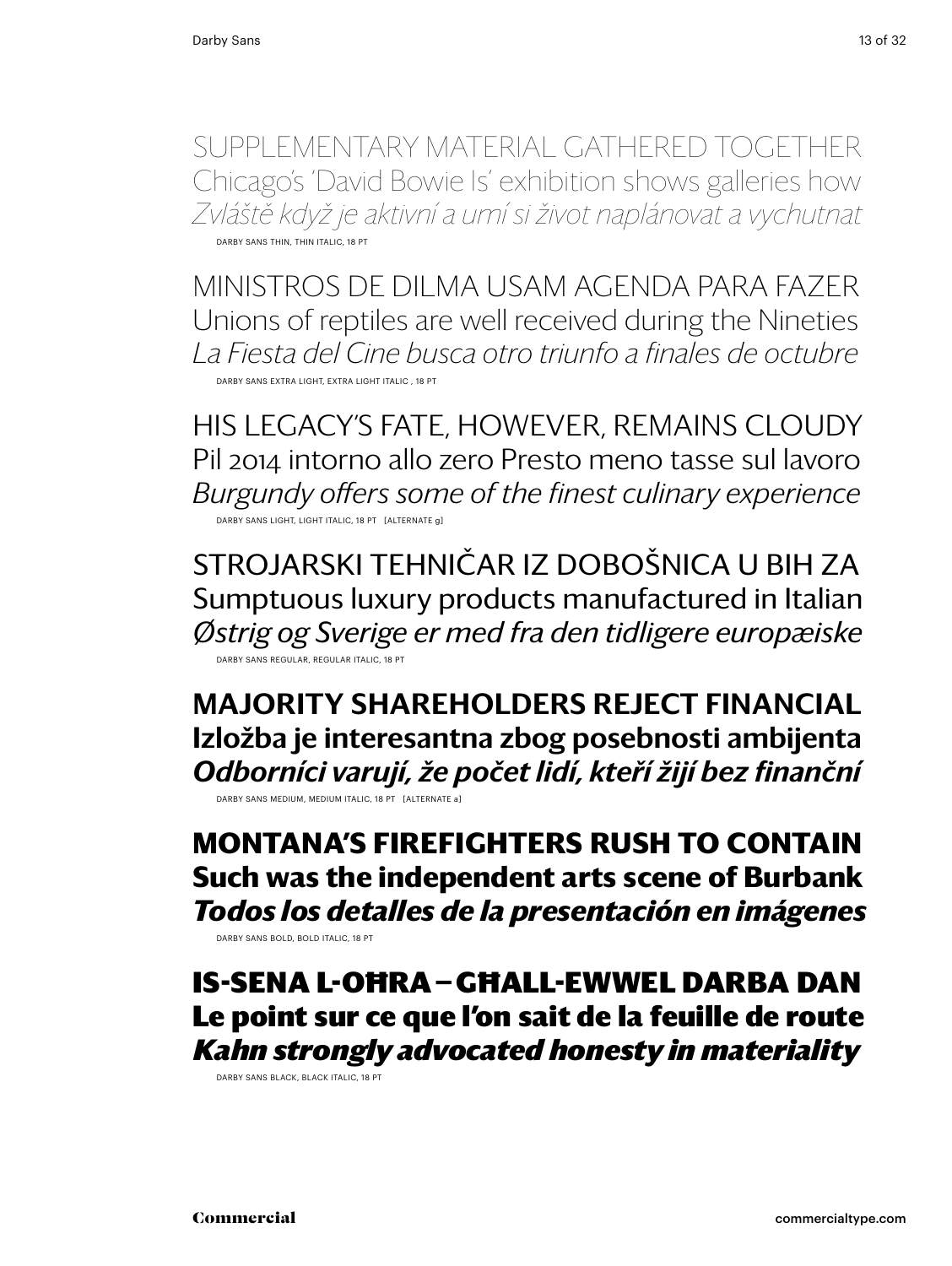news on fall 2015 releases from the premier italian label Pour partager ce grand moment, une soirée "Keynote" a vu le jour à Paris *Košarkaška reprezentacija Srbije plasirala se u polufinale Sporting performances during the recent games reveal anti-drug measures* DARBY SANS THIN, THIN ITALIC, 14 PT

Des opportunités inédites de découverte à ne pas rater Calorie 100, Total Saturated Fat 0%, Cholesterol 0%, Sodium 5%, Protein *Rauð taskaÞessa tösku nota ég nánast á hverjum einasta Ellen Ekman ger dig sina bästa tips på hur du går tillväga för att teckna en* Darby Sans extra light, extra Light Italic , 14 pt [alternate g]

Al momento di confezionare le crocchette prelevate Na płycie przedstawił oryginalne interpretacje popularnych tematów *security concerns ground over 20,000 Chicago flights Wirt Għawdex fakkret ukoll li hu assolutament mhux permessibbli li jsir* Darby Sans light, Light Italic, 14 pt

icelandic politician calls for referendum regarding Oorspronkelijk kwam dit idee van de Franse baron de Montesquieu *Haute couture runway on the seine is fashion week hit Nearly 95% of bi-annual funding for the parks systems is contributed* Darby Sans regular, regular Italic, 14 pt

Und natürlich kann es im Grunde nur um eines gehen Minister predtým tvrdil že ani druhý návrh sudcov nemusí uspieť *Srećom, blještavo ružičasati šešir neće se lako kupiti Une banque prête des chats en échange d'un emprunt immobilier* Darby Sans medium, medium italic, 14 pt

**Fotos de Evandro Teixeira ao longo dos 110 anos de Many of the shockingly failed predictions being passed around** *Ríkjandi heimsmeistari í Formúlu 1, Sebastian Vettel The glass sheen of the café floor glinted with scars borne out of* DARBY SANS BOLD, BOLD ITALIC, 14 PT [ALTERNATE a]

Die het gebouw bevolkt, 11.000 mensen op een geleid Carlos Vermut gana la Concha de Plata del Festival de Cine de *san marcos Will bounce back from Sunday's defeat Ruim twee derde van de mensen die vanuit de JWI kiezen voor*

Darby Sans black, black italic, 14 pt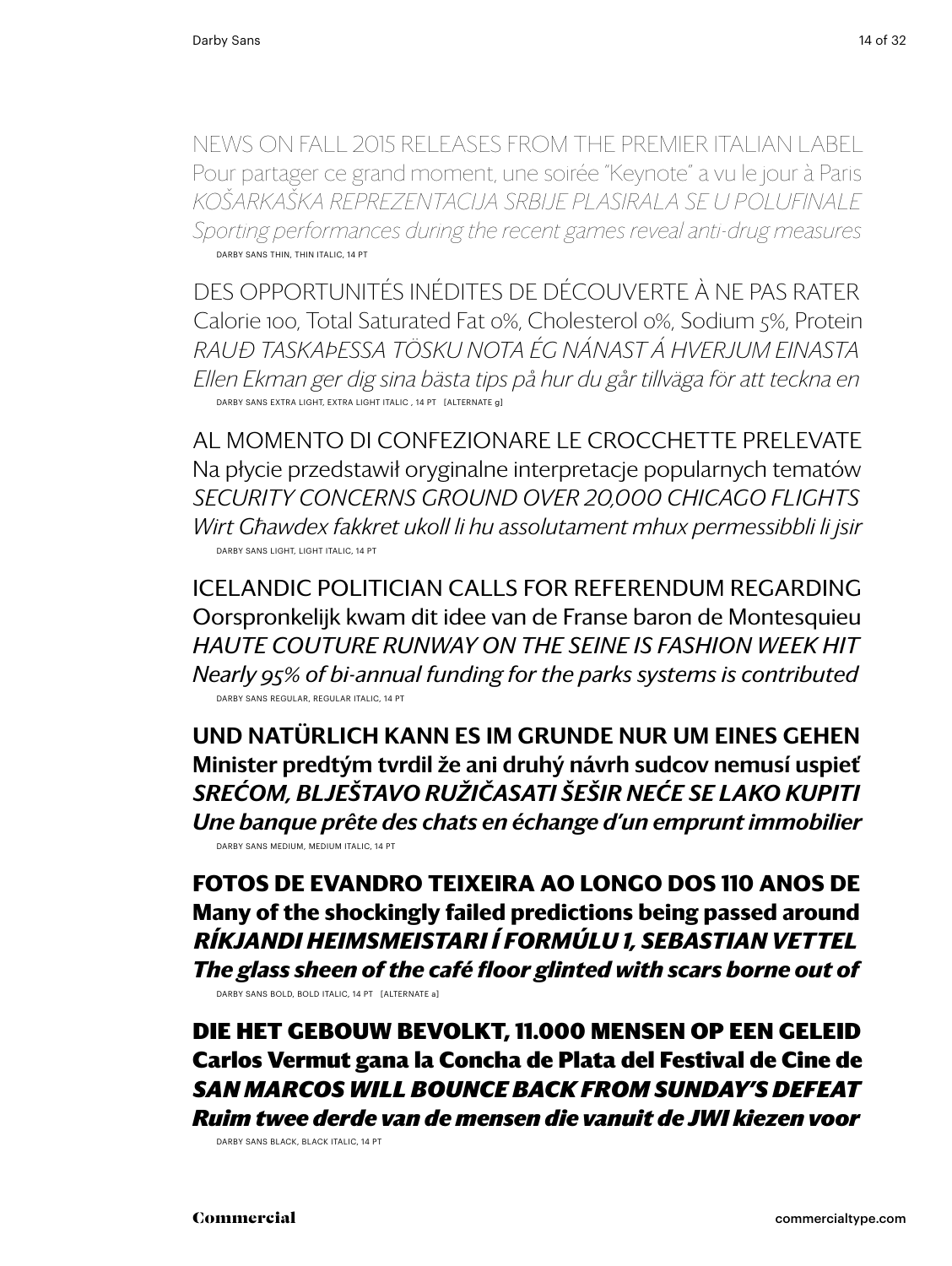## tjörnufræðing Államfőválasztás Darby Sans Thin, 60 Pt

DARBY SANS EXTRA LIGHT, 60 PT [ALTERNATE a]

### Conştientizează DARBY SANS LIGHT, 60 PT

# estationeerde

Darby Sans Regular, 60 Pt

### Seismotherapy Darby Sans Medium, 60 Pt

## **Muodostetaan**

Darby Sans Bold, 60 Pt

## everberating

Darby Sans black, 60 Pt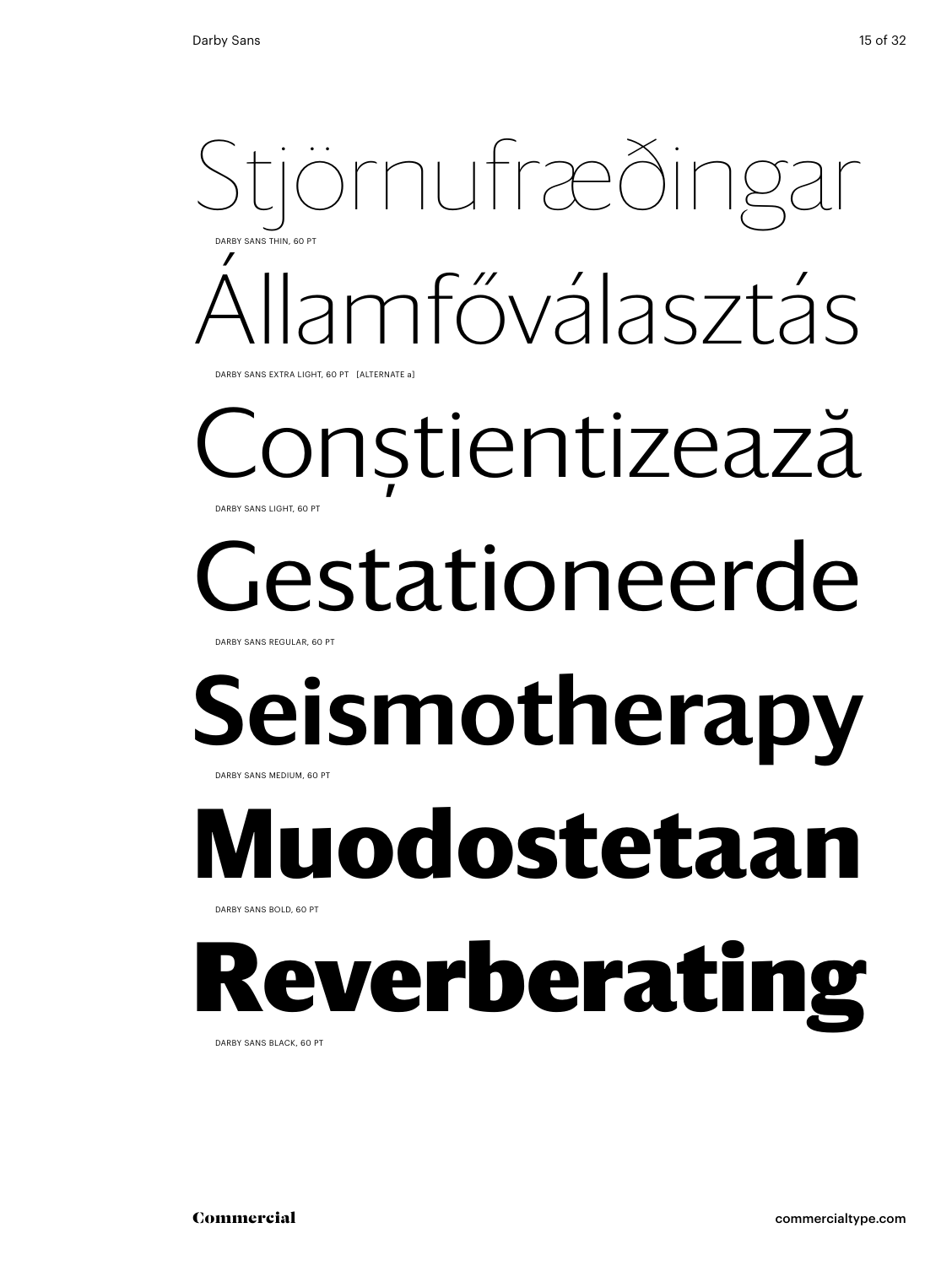*Xanthospermous*

DARBY SANS THIN ITALIC, 60 PT



*Anthropological*  DARBY SANS LIGHT ITALIC, 60 PT

### *Upamiętniający* ARBY SANS REGULAR ITALIC, 60 PT

## *Zodpovědnosti*

DARBY SANS MEDIUM ITALIC, 60



DARBY SANS BOLD ITALIC, 60 PT [ALTERNATE a]



DARBY SANS BLACK ITALIC, 60 PT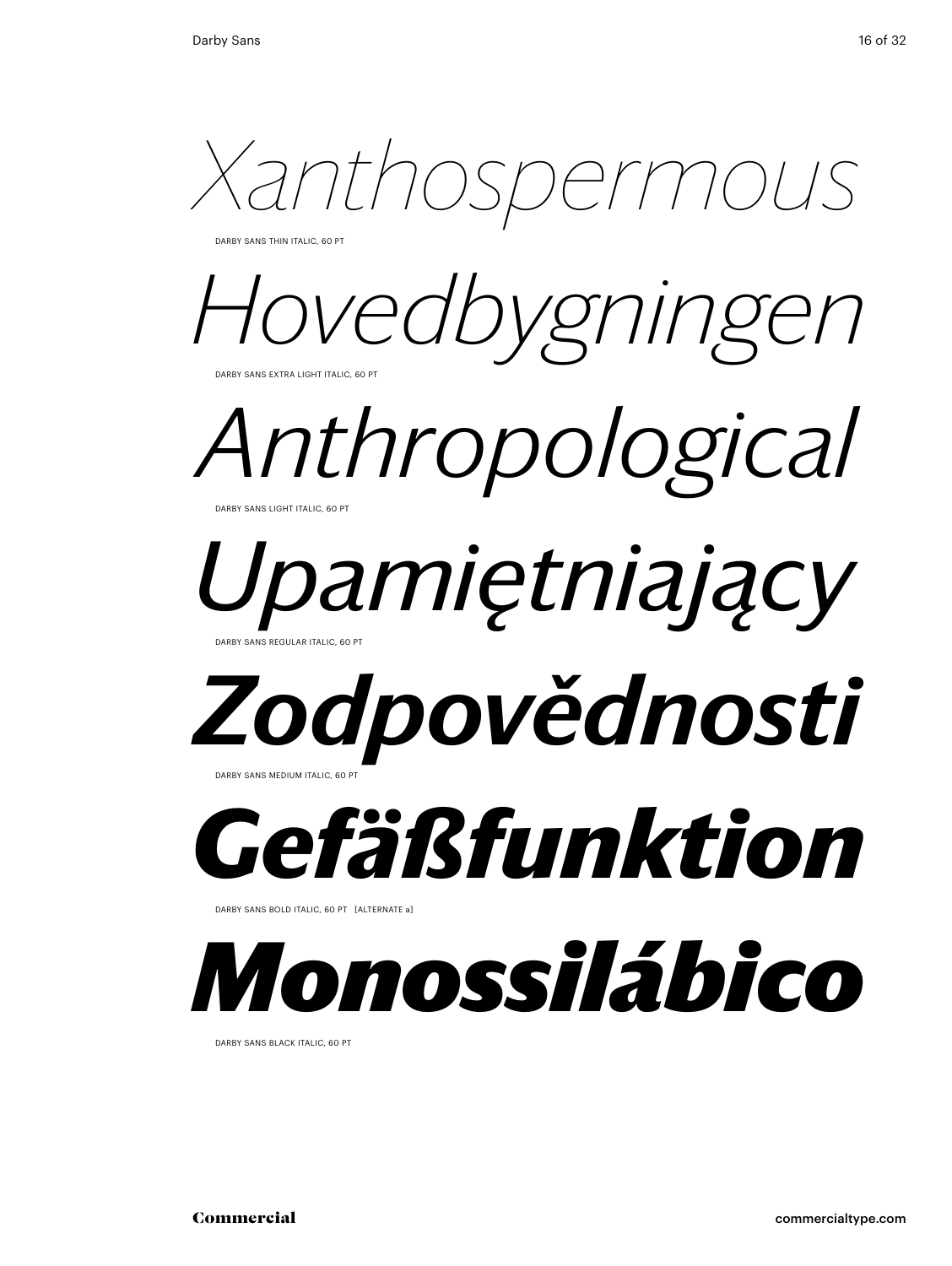THE SPANISH WAR, which began in 1739, and the French war which soon followed it occasioned further increase of the debt, which, on the 31st of December 1748, after it had been concluded by the Treaty of Aix-la-Chapelle, amounted to £78,293,313. The most profound peace of the seventeen years of continuance had taken no more than £8,328,354 from it. A war of less than nine years' continuance added £31,338,689 to it (Refer to James Postlethwaite's *History of the Public Revenue*). During the administration of Mr. Pelham, the interest of the public debt was reduced from 4% to 3%; or at least measures were taken for reducing it, from four to three per cent; **the sinking fund** was increased, and some part of the public debt was paid off. In 1755, before the breaking out of the late war, the funded debt of Great Britain amounted to £72,289,673. On the 5th of January 1763, at the conclusion of the peace, the funded debt amounted to £122,603,336. The unfunded debt has been stated at £13,927,589. But the expense occasioned by the war did not end with the conclusion of the peace, so that though, on the 5th of January 1764, the funded debt was increased (partly by a new loan, and partly by funding a part of the unfunded debt) to £129,586,782, there still remained (according to the very well informed author of *Considerations on the Trade and Finances of Great Britain*) an unfunded debt Darby Sans Extra Light, Extra Light Italic, Medium, 16/20 PT extra light all caps extra light medium Proportional oldstyle figures extra light italic medium Proportional lining figures extra light Italic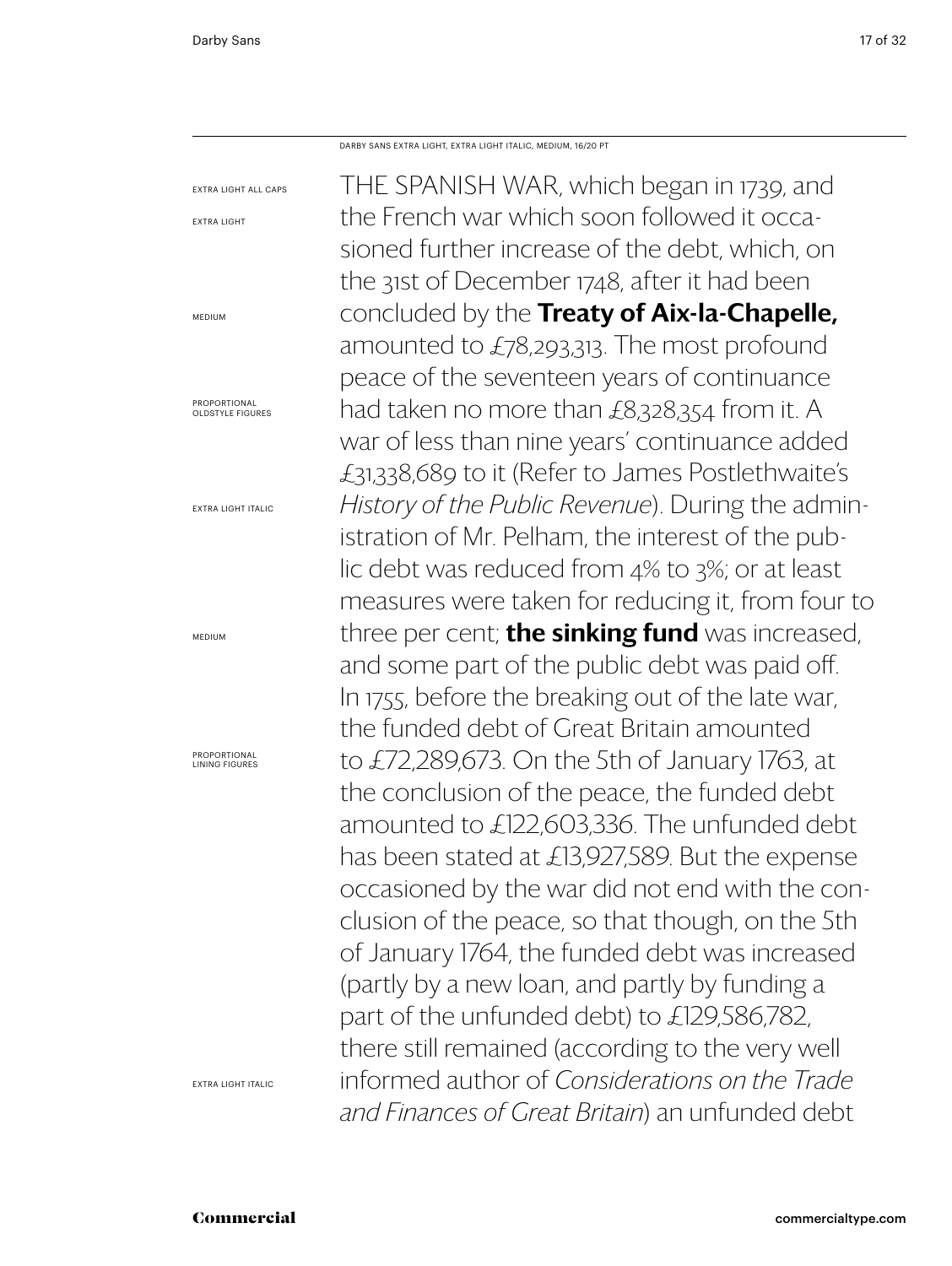light

medium

medium

Darby Sans Light, Light Italic, Medium, 16/20 PT

THE SPANISH WAR, which began in 1739, and the French war which soon followed it occasioned further increase of the debt, which, on the 31st of December 1748, after it had been concluded by the Treaty of Aix-la-Chapelle, amounted to £78,293,313. The most profound peace of the seventeen years of continuance had taken no more than £8,328,354 from it. A war of less than nine years' continuance added £31,338,689 to it (Refer to James Postlethwaite's *History of the Public Revenue*). During the administration of Mr. Pelham, the interest of the public debt was reduced from 4% to 3%; or at least measures were taken for reducing it, from four to three per cent; **the sinking fund** was increased, and some part of the public debt was paid off. In 1755, before the breaking out of the late war, the funded debt of Great Britain amounted to £72,289,673. On the 5th of January 1763, at the conclusion of the peace, the funded debt amounted to £122,603,336. The unfunded debt has been stated at £13,927,589. Also on the 5th of January 1764, the funded debt was increased (partly by a new loan, and partly by funding a part of the unfunded debt) to £129,586,782, there still remained (according to the very well informed author of *Considerations on the Trade and Finances of Great Britain*) an unfunded debt which was brought to account in that and the following light all caps Proportional oldstyle figures light italic Proportional lining figures

light Italic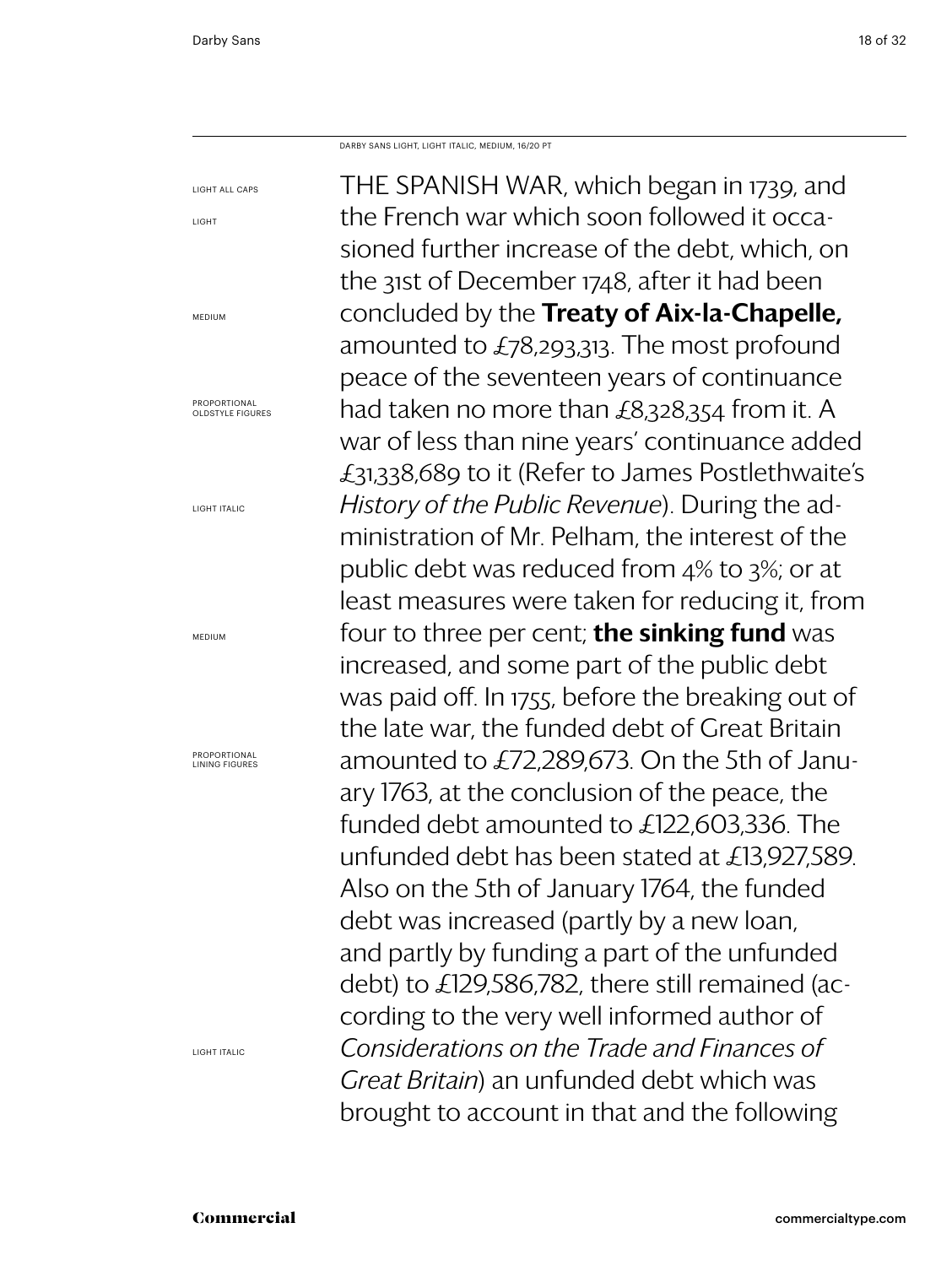regular all caps

regular

bold

Proportional oldstyle figures

regular italic

Darby Sans regular, regular Italic, bold, 16/20 PT

THE SPANISH WAR, which began in 1739, and the French war which soon followed it occasioned further increase of the debt, which, on the 31st of December 1748, after it had been concluded by the **Treaty of Aix-la-Chapelle,** amounted to £78,293,313. The most profound peace of the seventeen years of continuance had taken no more than £8,328,354 from it. A war of less than nine years' continuance added £31,338,689 to it (Refer to James Postlethwaite's *History of the Public Revenue*). During the administration of Mr. Pelham, the interest of the public debt was reduced from 4% to 3%; or at least measures were taken for reducing it, from four to three per cent; **the sinking fund** was increased, and some part of the public debt was paid off. In 1755, before the breaking out of the late war, the funded debt of Great Britain amounted to £72,289,673. On the 5th of January 1763, at the conclusion of the peace, the funded debt amounted to £122,603,336. The unfunded debt has been stated at £13,927,589. Also on the 5th of January 1764, the funded debt was increased (partly by a new loan, and partly by funding a part of the unfunded debt) to £129,586,782, there still remained (according to the very well informed author of *Considerations on the Trade and Finances of Great Britain*) an unfunded debt which was brought to account in that and the following

bold

Proportional lining figures

regular Italic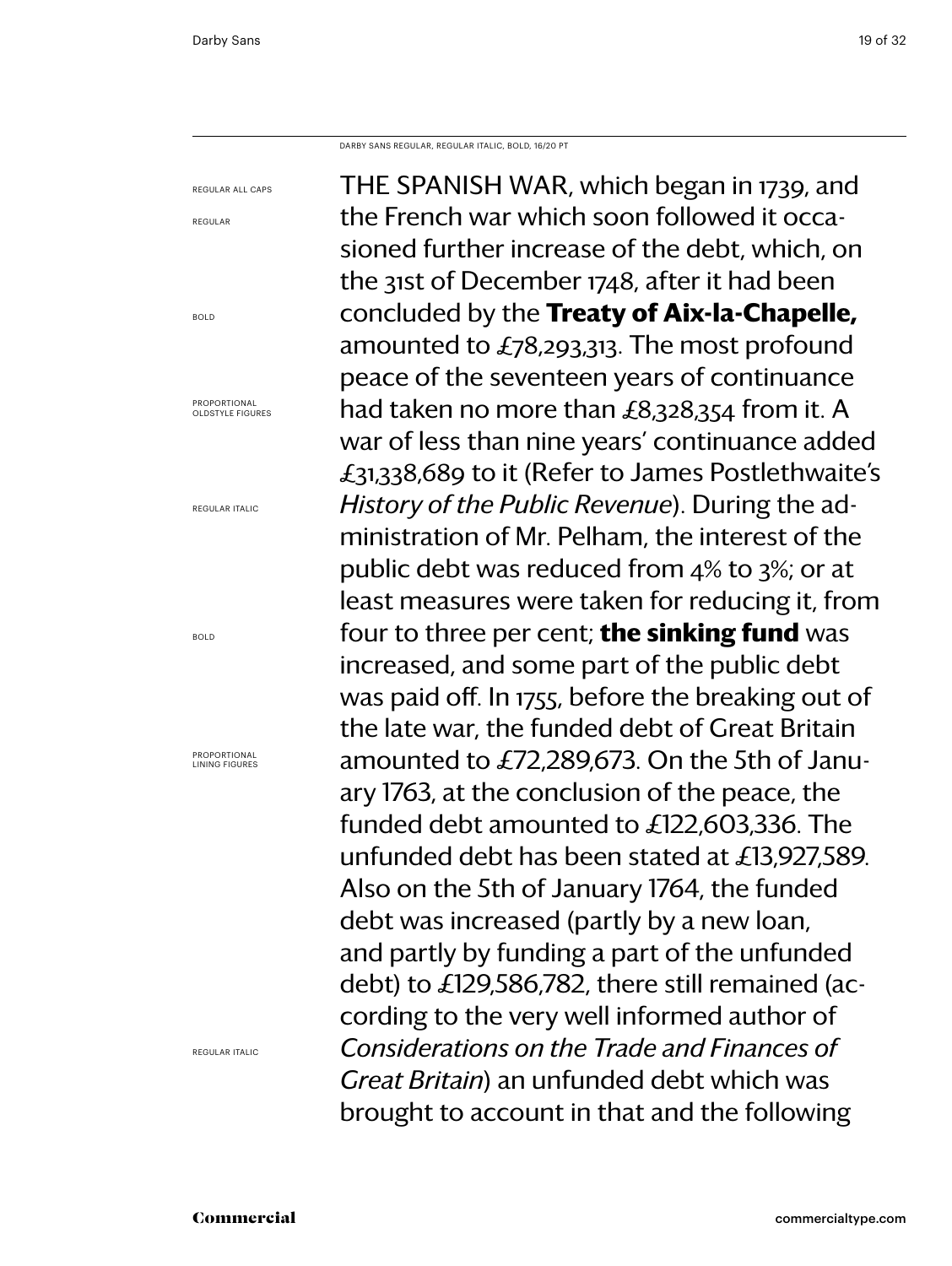DARBY SANS EXTRA LIGHT, EXTRA LIGHT ITALIC, MEDIUM, 10/13 PT DARBY SANS LIGHT, LIGHT ITALIC, MEDIUM, 10/13 PT

### The Psychology of Beauty

Every introduction to the problems of aesthetics begins by acknowledging the existence and claims of two methods of attack—the *general, philosophical, deductive*, which starts from a complete metaphysics and installs beauty in its place among the other great concepts; and the *empirical*, or *inductive*, which seeks to disengage a general principle of beauty from the objects of aesthetic experience and the facts of aesthetic enjoyment: an example of Fechner's "aesthetics from above & from below."

### Methodologies

The first was the method of aesthetics par excellence. It was indeed only through the desire of an eighteenth-century philosopher, Baumgarten, to round out his "architectonic" of metaphysics that the science received its name, as designating the theory of knowledge in the form of feeling, parallel to that of "clear," logical thought. Kant, Schelling, and Hegel, again, made use of the concept of *the Beautiful* as a kind of keystone or cornice for their respective philosophical edifices. Aesthetics, then, came into being as the philosophy of the Beautiful, and it may be asked why this philosophical aesthetics does not suffice; why beauty should need for its understanding also an aesthetics "von unten." The answer is not that no system of philosophy is universally accepted, but that *the general aesthetic theories* have not, as yet at least, succeeded in answering the plain questions of "the plain man" in regard to concrete beauty. Kant, indeed, frankly denied that the explanation of concrete beauty, or "Doctrine of Taste," as he called it, was possible, while the various definers of beauty as "the union of the Real and the Ideal" "the expression of the Ideal to Sense," have done no more than he. No one of *these* aesthetic systems, in spite of volumes of socalled application of their principles to works of art, has been able to furnish a criterion of beauty. The criticism of the generations is summed up in the mild remark of Fechner, in his "Vorschule

### The Psychology of Beauty

Every introduction to the problems of aesthetics begins by acknowledging the existence and claims of two methods of attack—the *general, philosophical, deductive*, which starts from a complete metaphysics and installs beauty in its place among the other great concepts; and the *empirical*, or *inductive*, which seeks to disengage a general principle of beauty from the objects of aesthetic experience and the facts of aesthetic enjoyment: an example of Fechner's "aesthetics from above & from below."

### Methodologies

The first was the method of aesthetics par excellence. It was indeed only through the desire of an eighteenth-century philosopher, Baumgarten, to round out his "architectonic" of metaphysics that the science received its name, as designating the theory of knowledge in the form of feeling, parallel to that of "clear," logical thought. Kant, Schelling, and Hegel, again, made use of the concept of *the Beautiful* as a kind of keystone or cornice for their respective philosophical edifices. Aesthetics, then, came into being as the philosophy of the Beautiful, and it may be asked why this philosophical aesthetics does not suffice; why beauty should need for its understanding also an aesthetics "von unten." The answer is not that no system of philosophy is universally accepted, but that *the general aesthetic theories* have not, as yet at least, succeeded in answering the plain questions of "the plain man" in regard to concrete beauty. Kant, indeed, frankly denied that the explanation of concrete beauty, or "Doctrine of Taste," as he called it, was possible, while the various definers of beauty as "the union of the Real and the Ideal" "the expression of the Ideal to Sense," have done no more than he. No one of *these* aesthetic systems, in spite of volumes of so-called application of their principles to works of art, has been able to furnish a criterion of beauty. The criticism of the generations is summed up in the mild remark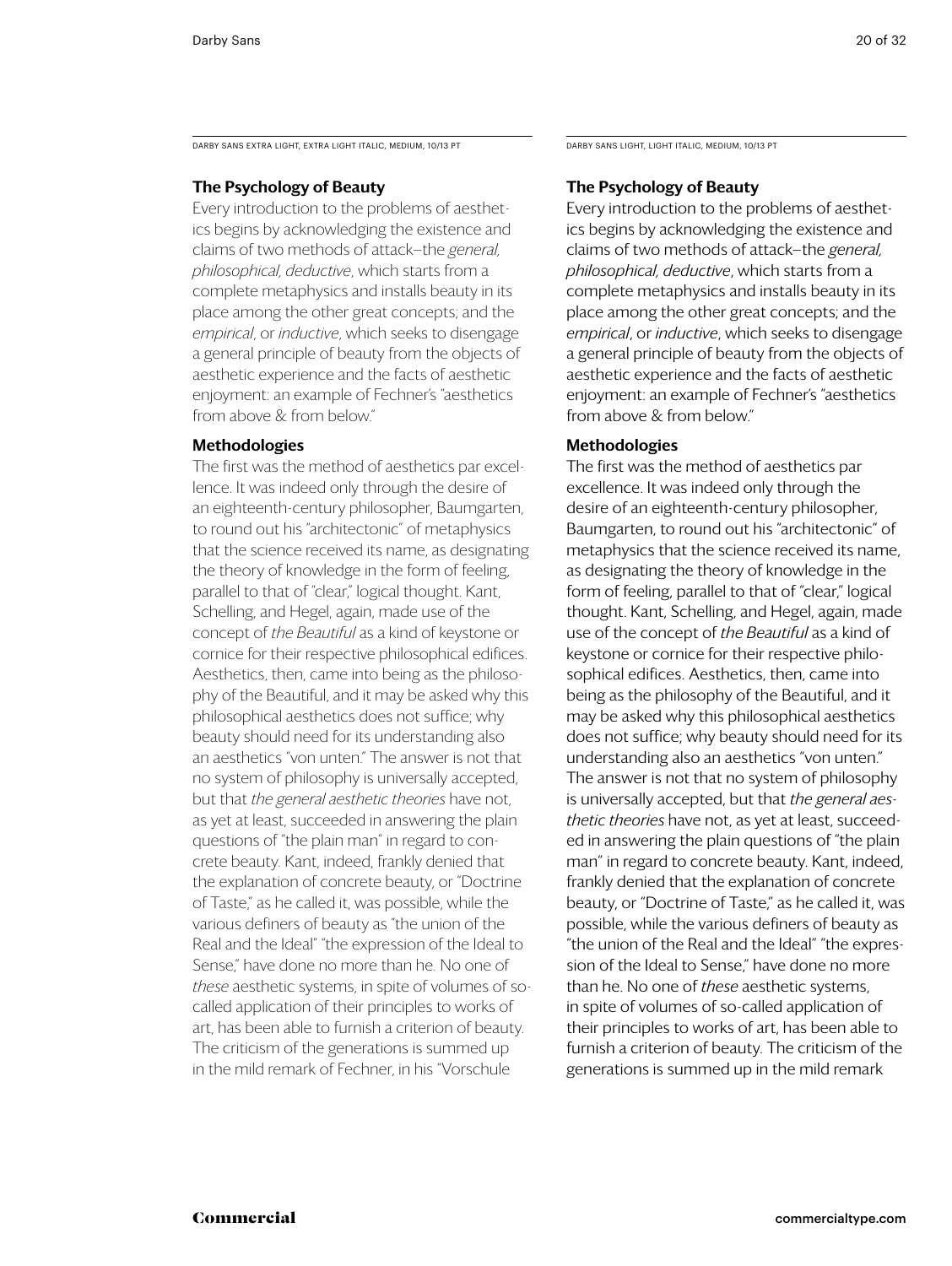DARBY SANS REGULAR, REGULAR ITALIC, BOLD, 10/13 PT DARBY SANS MEDIUM, MEDIUM ITALIC, BLACK, 10/13 PT

### **The Psychology of Beauty**

Every introduction to the problems of aesthetics begins by acknowledging the existence and claims of two methods of attack—the *general, philosophical, deductive*, which starts from a complete metaphysics and installs beauty in its place among the other great concepts; and the *empirical*, or *inductive*, which seeks to disengage a general principle of beauty from the objects of aesthetic experience and the facts of aesthetic enjoyment: an example of Fechner's "aesthetics from above & from below."

### **Methodologies**

The first was the method of aesthetics par excellence. It was indeed only through the desire of an eighteenth-century philosopher, Baumgarten, to round out his "architectonic" of metaphysics that the science received its name, as designating the theory of knowledge in the form of feeling, parallel to that of "clear," logical thought. Kant, Schelling, and Hegel, again, made use of the concept of *the Beautiful* as a kind of keystone or cornice for their respective philosophical edifices. Aesthetics, then, came into being as the philosophy of the Beautiful, and it may be asked why this philosophical aesthetics does not suffice; why beauty should need for its understanding also an aesthetics "von unten." The answer is not that no system of philosophy is universally accepted, but that *the general aesthetic theories* have not, as yet at least, succeeded in answering the plain questions of "the plain man" in regard to concrete beauty. Kant, indeed, frankly denied that the explanation of concrete beauty, or "Doctrine of Taste," as he called it, was possible, while the various definers of beauty as "the union of the Real and the Ideal" "the expression of the Ideal to Sense," have done no more than he. No one of *these* aesthetic systems, in spite of volumes of so-called application of their principles to works of art, has been able to furnish a criterion of beauty. The criticism of the

### The Psychology of Beauty

Every introduction to the problems of aesthetics begins by acknowledging the existence and claims of two methods of attack—the *general, philosophical, deductive*, which starts from a complete metaphysics and installs beauty in its place among the other great concepts; and the *empirical*, or *inductive*, which seeks to disengage a general principle of beauty from the objects of aesthetic experience and the facts of aesthetic enjoyment: an example of Fechner's "aesthetics from above & from below."

### Methodologies

The first was the method of aesthetics par excellence. It was indeed only through the desire of an eighteenth-century philosopher, Baumgarten, to round out his "architectonic" of metaphysics that the science received its name, as designating the theory of knowledge in the form of feeling, parallel to that of "clear," logical thought. Kant, Schelling, and Hegel, again, made use of the concept of *the Beautiful* as a kind of keystone or cornice for their respective philosophical edifices. Aesthetics, then, came into being as the philosophy of the Beautiful, and it may be asked why this philosophical aesthetics does not suffice; why beauty should need for its understanding also an aesthetics "von unten." The answer is not that no system of philosophy is universally accepted, but that *the general aesthetic theories* have not, as yet at least, succeeded in answering the plain questions of "the plain man" in regard to concrete beauty. Kant, indeed, frankly denied that the explanation of concrete beauty, or "Doctrine of Taste," as he called it, was possible, while the various definers of beauty as "the union of the Real and the Ideal" "the expression of the Ideal to Sense," have done no more than he. No one of *these* aesthetic systems, in spite of volumes of so-called application of their principles to works of art, has been able to furnish a criterion of beauty. The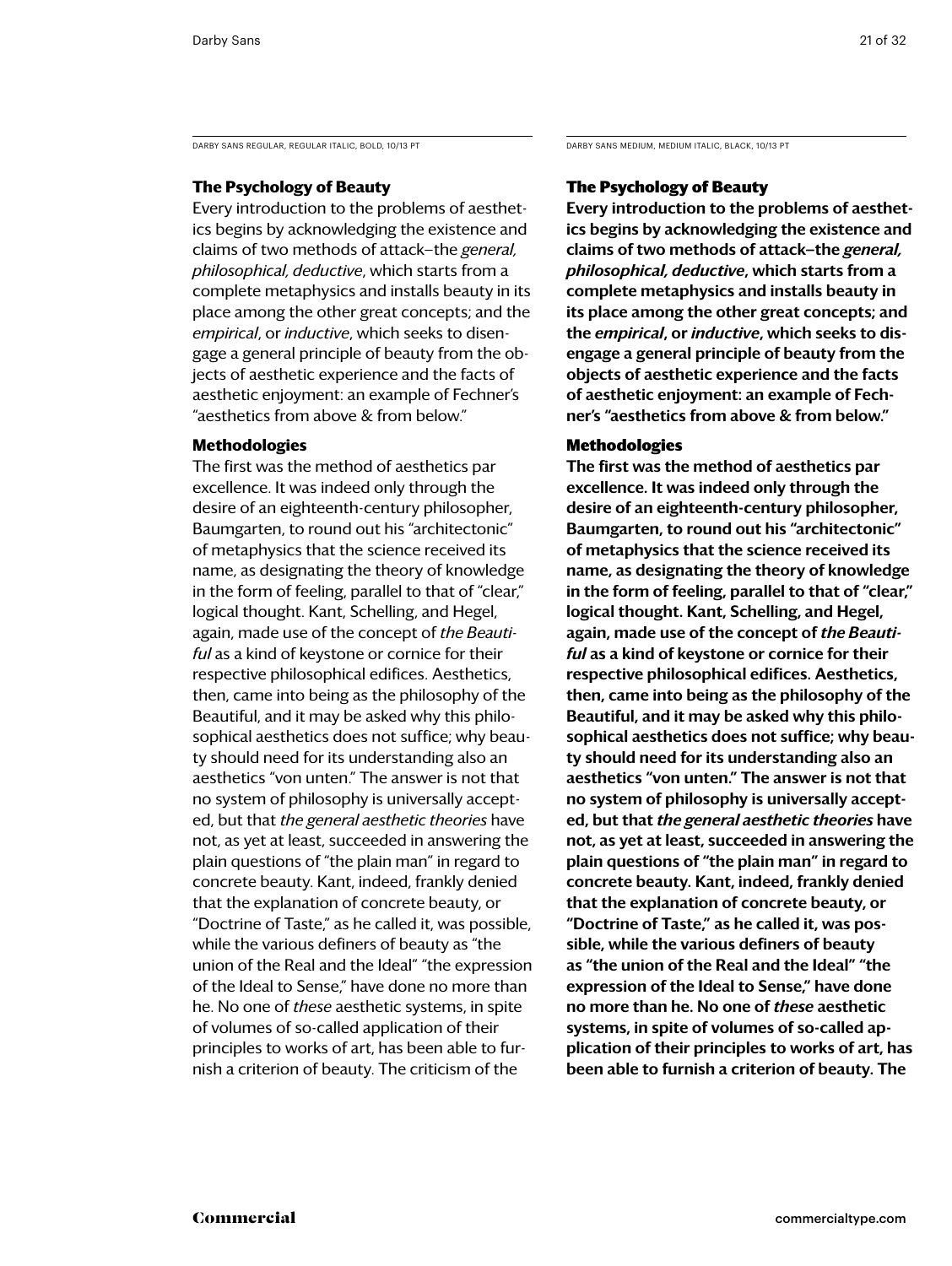DARBY SANS REGULAR, REGULAR ITALIC, BOLD, 9/12 PT DARBY SANS MEDIUM, MEDIUM ITALIC, BLACK, 9/12 PT

### **The Psychology of Beauty**

Every introduction to the problems of aesthetics begins by acknowledging the existence and claims of two methods of attack—the *general, philosophical, deductive*, which starts from a complete metaphysics and installs beauty in its place among the other great concepts; and the *empirical*, or *inductive*, which seeks to disengage a general principle of beauty from the objects of aesthetic experience and the facts of aesthetic enjoyment: an example of Fechner's "aesthetics from above & from below."

### **Methodologies**

The first was the method of aesthetics par excellence. It was indeed only through the desire of an eighteenth-century philosopher, Baumgarten, to round out his "architectonic" of metaphysics that the science received its name, as designating the theory of knowledge in the form of feeling, parallel to that of "clear," logical thought. Kant, Schelling, and Hegel, again, made use of the concept of *the Beautiful* as a kind of keystone or cornice for their respective philosophical edifices. Aesthetics, then, came into being as the philosophy of the Beautiful, and it may be asked why this philosophical aesthetics does not suffice; why beauty should need for its understanding also an aesthetics "von unten."

### **The State of Criticism**

The answer is not that no system of philosophy is universally accepted, but that *the general aesthetic theories* have not, as yet at least, succeeded in answering the plain questions of "the plain man" in regard to concrete beauty. Kant, indeed, frankly denied that the explanation of concrete beauty, or "Doctrine of Taste," as he called it, was possible, while the various definers of beauty as "the union of the Real and the Ideal" "the expression of the Ideal to Sense," have done no more than he. No one of *these* aesthetic systems, in spite of volumes of so-called application of their principles to works of art, has been able to furnish a criterion of beauty. The criticism of the generations is summed up in the mild remark of Fechner, in his "Vorschule der Aesthetik," to the effect that the philosophical path leaves one in conceptions that, by reason of their generality, *do not well fit* the particular cases. And so it was that empirical aesthetics arose, which does

### The Psychology of Beauty

Every introduction to the problems of aesthetics begins by acknowledging the existence and claims of two methods of attack—the *general, philosophical, deductive*, which starts from a complete metaphysics and installs beauty in its place among the other great concepts; and the *empirical*, or *inductive*, which seeks to disengage a general principle of beauty from the objects of aesthetic experience and the facts of aesthetic enjoyment: an example of Fechner's "aesthetics from above & from below."

### Methodologies

The first was the method of aesthetics par excellence. It was indeed only through the desire of an eighteenth-century philosopher, Baumgarten, to round out his "architectonic" of metaphysics that the science received its name, as designating the theory of knowledge in the form of feeling, parallel to that of "clear," logical thought. Kant, Schelling, and Hegel, again, made use of the concept of *the Beautiful* as a kind of keystone or cornice for their respective philosophical edifices. Aesthetics, then, came into being as the philosophy of the Beautiful, and it may be asked why this philosophical aesthetics does not suffice; why beauty should need for its understanding also an aesthetics "von unten."

### The State of Criticism

The answer is not that no system of philosophy is universally accepted, but that *the general aesthetic theories* have not, as yet at least, succeeded in answering the plain questions of "the plain man" in regard to concrete beauty. Kant, indeed, frankly denied that the explanation of concrete beauty, or "Doctrine of Taste," as he called it, was possible, while the various definers of beauty as "the union of the Real and the Ideal" "the expression of the Ideal to Sense," have done no more than he. No one of *these* aesthetic systems, in spite of volumes of so-called application of their principles to works of art, has been able to furnish a criterion of beauty. The criticism of the generations is summed up in the mild remark of Fechner, in his "Vorschule der Aesthetik," to the effect that the philosophical path leaves one in conceptions that, by reason of their generality, *do not well fit* the particular cases. And so it was that empirical aesthetics arose, which does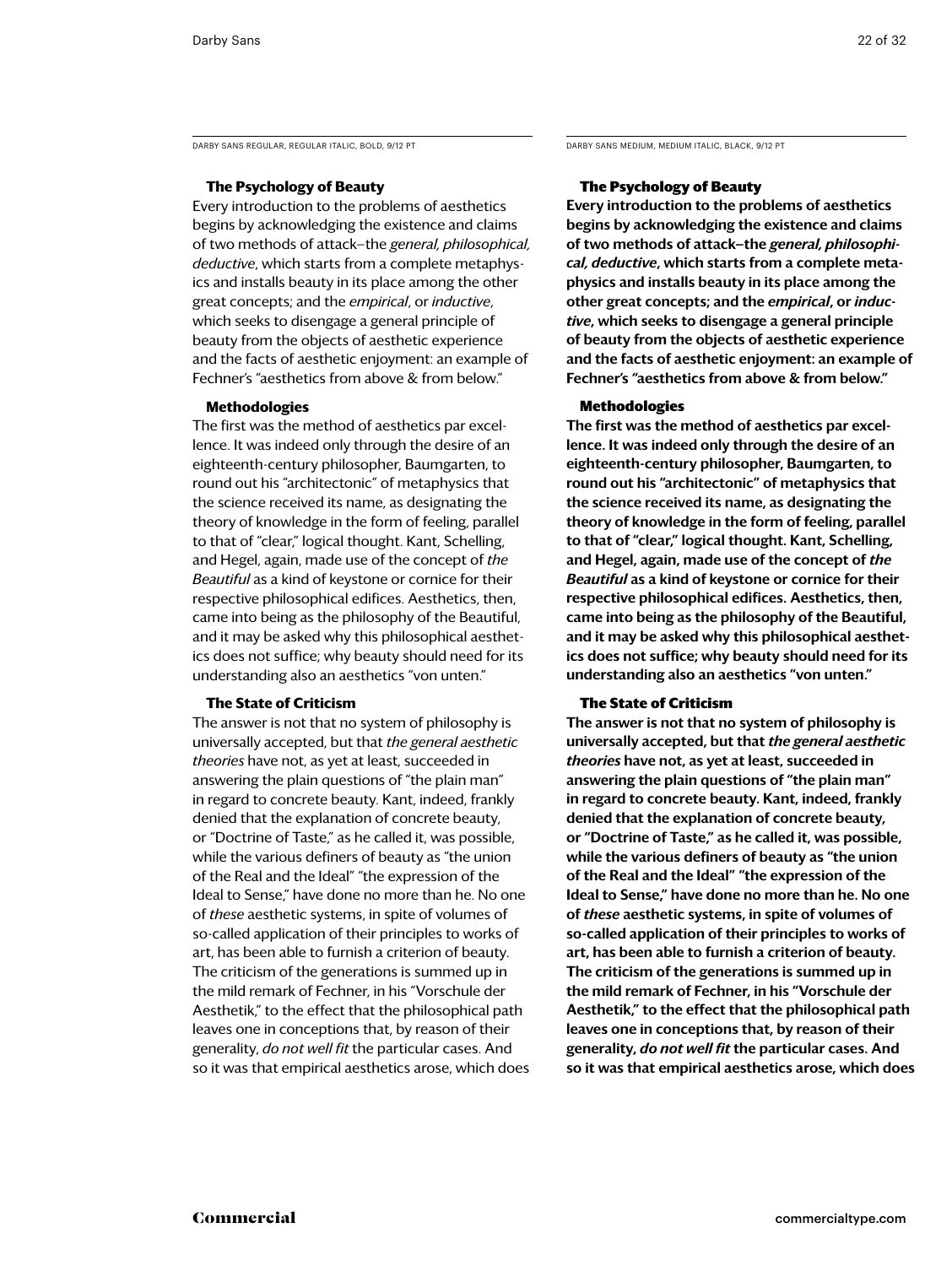DARBY SANS REGULAR, REGULAR ITALIC, BOLD, 8/11 PT DARBY SANS MEDIUM, MEDIUM ITALIC, BLACK, 8/11 PT

### **The Psychology of Beauty**

Every introduction to the problems of aesthetics begins by acknowledging the existence and claims of two methods of attack—the *general, philosophical, deductive*, which starts from a complete metaphysics and installs beauty in its place among the other great concepts; and the *empirical*, or *inductive*, which seeks to disengage a general principle of beauty from the objects of aesthetic experience and the facts of aesthetic enjoyment: an example of Fechner's "aesthetics from above and from below."

### **Methodologies**

The first was the method of aesthetics par excellence. It was indeed only through the desire of an eighteenth-century philosopher, Baumgarten, to round out his "architectonic" of metaphysics that the science received its name, as designating the theory of knowledge in the form of feeling, parallel to that of "clear," logical thought. Kant, Schelling, and Hegel, again, made use of the concept of *the Beautiful* as a kind of keystone or cornice for their respective philosophical edifices. Aesthetics, then, came into being as the philosophy of the Beautiful, and it may be asked why this philosophical aesthetics does not suffice; why beauty should need for its understanding also an aesthetics "von unten."

### **The State of Criticism**

The answer is not that no system of philosophy is universally accepted, but that *the general aesthetic theories* have not, as yet at least, succeeded in answering the plain questions of "the plain man" in regard to concrete beauty. Kant, indeed, frankly denied that the explanation of concrete beauty, or "Doctrine of Taste," as he called it, was possible, while the various definers of beauty as "the union of the Real and the Ideal" "the expression of the Ideal to Sense," have done no more than he. No one of *these* aesthetic systems, in spite of volumes of so-called application of their principles to works of art, has been able to furnish a criterion of beauty. The criticism of the generations is summed up in the mild remark of Fechner, in his "Vorschule der Aesthetik," to the effect that the philosophical path leaves one in conceptions that, by reason of their generality, *do not well fit* the particular cases. And so it was that empirical aesthetics arose, which does not seek to answer those plain questions as to the enjoyment of concrete beauty down to its simplest forms, to which philosophical aesthetics had been inadequate. But it is clear that neither has empirical aesthetics said the last word concerning beauty. Criticism

### The Psychology of Beauty

Every introduction to the problems of aesthetics begins by acknowledging the existence and claims of two methods of attack—the *general, philosophical, deductive*, which starts from a complete metaphysics and installs beauty in its place among the other great concepts; and the *empirical*, or *inductive*, which seeks to disengage a general principle of beauty from the objects of aesthetic experience and the facts of aesthetic enjoyment: an example of Fechner's "aesthetics from above and from below."

### Methodologies

The first was the method of aesthetics par excellence. It was indeed only through the desire of an eighteenth-century philosopher, Baumgarten, to round out his "architectonic" of metaphysics that the science received its name, as designating the theory of knowledge in the form of feeling, parallel to that of "clear," logical thought. Kant, Schelling, and Hegel, again, made use of the concept of *the Beautiful* as a kind of keystone or cornice for their respective philosophical edifices. Aesthetics, then, came into being as the philosophy of the Beautiful, and it may be asked why this philosophical aesthetics does not suffice; why beauty should need for its understanding also an aesthetics "von unten."

### The State of Criticism

The answer is not that no system of philosophy is universally accepted, but that *the general aesthetic theories* have not, as yet at least, succeeded in answering the plain questions of "the plain man" in regard to concrete beauty. Kant, indeed, frankly denied that the explanation of concrete beauty, or "Doctrine of Taste," as he called it, was possible, while the various definers of beauty as "the union of the Real and the Ideal" "the expression of the Ideal to Sense," have done no more than he. No one of *these* aesthetic systems, in spite of volumes of so-called application of their principles to works of art, has been able to furnish a criterion of beauty. The criticism of the generations is summed up in the mild remark of Fechner, in his "Vorschule der Aesthetik," to the effect that the philosophical path leaves one in conceptions that, by reason of their generality, *do not well fit* the particular cases. And so it was that empirical aesthetics arose, which does not seek to answer those plain questions as to the enjoyment of concrete beauty down to its simplest forms, to which philosophical aesthetics had been inadequate. But it is clear that neither has empirical aesthetics said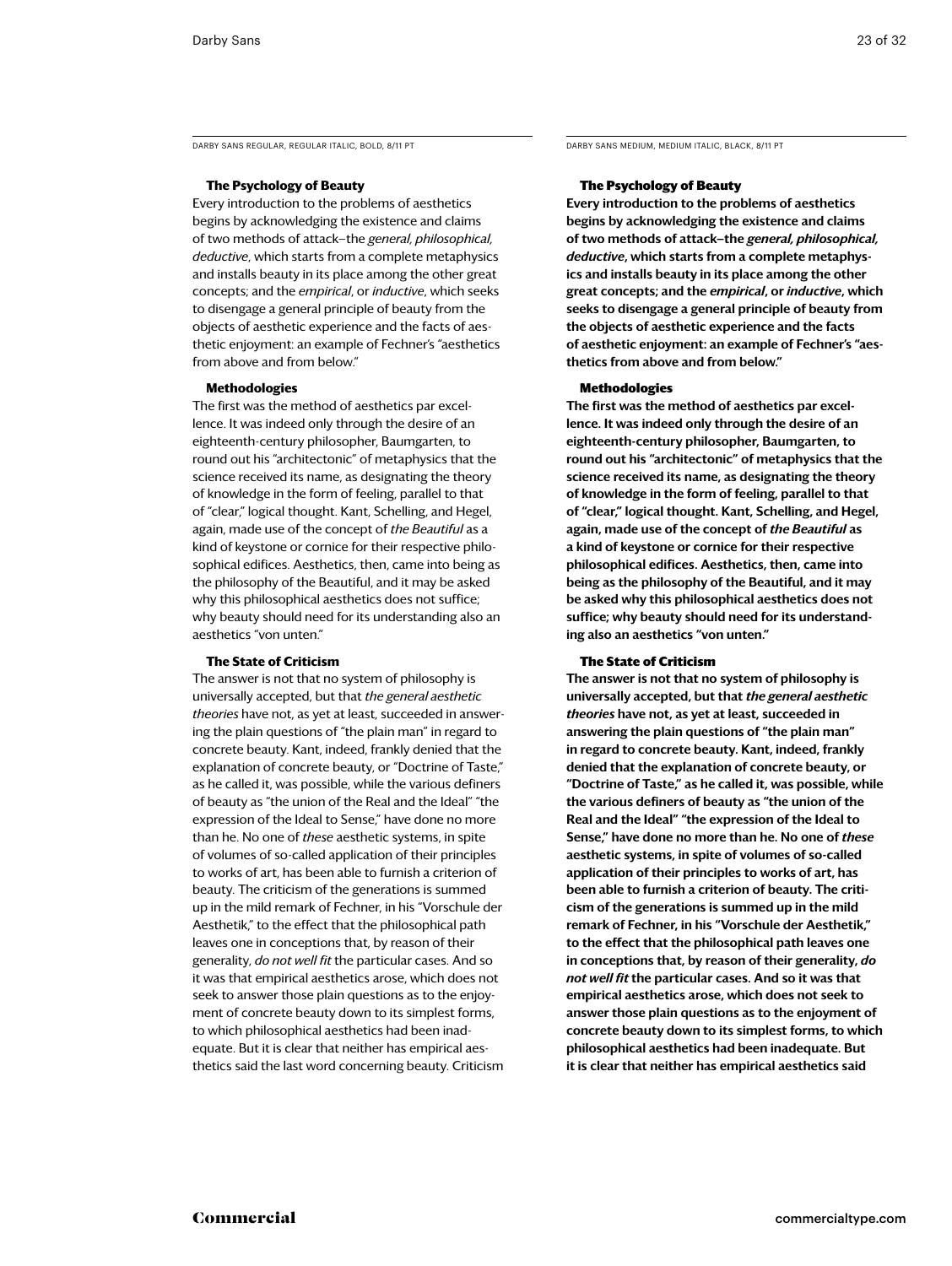**Situationist International (SI) was a group** of international revolutionaries founded in 1957. With their ideas rooted in Marxism and the 20th century European artistic avantgarde, they advocated experiences of life being alternative to those admitted by the capitalist order, for the *fulfillment of human primitive desires* and the *pursuing of a superior passional quality*. For this purpose they suggested and experimented with the construction of situations; the setting up of environments favorable for the fulfillment of such desires. Using methods drawn from the arts, they developed a series of experimental fields of study for the construction of such, like unitary urbanism and psychogeography.

The sense of constructing situations is to fulfill human primitive desires and pursue a superior passional quality. From *Internationale Situationiste #1*: "This alone can lead to the further clarification of these simple basic desires, and to the confused emergence of new desires whose material roots will be precisely the new reality engendered by situationist constructions. We must thus envisage a sort of situationist-oriented psychoanalysis in which, in contrast to the goals Darby Sans Regular, 7/9 PT [tracking +6]

**Situationist International (SI) was a group** of international revolutionaries founded in 1957. With their ideas rooted in Marxism and the 20th century European artistic avantgarde, they advocated experiences of life being alternative to those admitted by the capitalist order, for the *fulfillment of human primitive desires* and the *pursuing of a superior passional quality*. For this purpose they suggested and experimented with the construction of situations; the setting up of environments favorable for the fulfillment of such desires. Using methods drawn from the arts, they developed a series of experimental fields of study for the construction of such, like unitary urbanism and psychogeography.

The sense of constructing situations is to fulfill human primitive desires and pursue a superior passional quality. From *Internationale Situationiste #1*: "This alone can lead to the further clarification of these simple basic desires, and to the confused emergence of new desires whose material roots will be precisely the new reality engendered by situationist constructions. We must thus envisage a sort of situationist-oriented psychoanalysis in which, in contrast to the goals Darby Sans Medium, 7/9 PT [tracking +6]

**Situationist International (SI) was a group** of international revolutionaries founded in 1957. With their ideas rooted in Marxism and the 20th century European artistic avantgarde, they advocated experiences of life being alternative to those admitted by the capitalist order, for the *fulfillment of human primitive desires* and the *pursuing of a superior passional quality*. For this purpose they suggested and experimented with the construction of situations; the setting up of environments favorable for the fulfillment of such desires. Using methods drawn from the arts, they developed a series of experimental fields of study for the construction of such, like unitary urbanism and psychogeography.

The sense of constructing situations is to fulfill human primitive desires and pursue a superior passional quality. From *Internationale Situationiste #1*: "This alone can lead to the further clarification of these simple basic desires, and to the confused emergence of new desires whose material roots will be precisely the new reality engendered by situationist constructions. We must thus envisage a sort of situationist-oriented psychoanalysis

Darby Sans Light, 6/8 Pt [tracking +10]

**Situationist International (SI) was a group of** international revolutionaries founded in 1957. With their ideas rooted in Marxism and the 20th century European artistic avantgarde, they advocated experiences of life being alternative to those admitted by the capitalist order, for the *fulfillment of human primitive desires* and the *pursuing of a superior passional quality*. For this purpose they suggested and experimented with the construction of situations; the setting up of environments favorable for the fulfillment of such desires. Using methods drawn from the arts, they developed a series of experimental fields of study for the construction of such, like unitary urbanism and psychogeography.

The sense of constructing situations is to fulfill human primitive desires and pursue a superior passional quality. From *Internationale Situationiste #1*: "This alone can lead to the further clarification of these simple basic desires, and to the confused emergence of new desires whose material roots will be precisely the new reality engendered by situationist constructions. We must thus envisage a sort of situationist-oriented psychoanalysis in which, in contrast to the goals pursued by the various currents stemming from Freudianism, each of the participants in this adventure would discover desires for specific ambiences in order to fulfill them. Each person must seek what he loves, what attracts him. Through this method one can tabulate elements out of which situations can be constructed, along with projects to dynamize

Darby Sans Regular, 6/8 PT [tracking +10]

**Situationist International** (SI) was a group of international revolutionaries founded in 1957. With their ideas rooted in Marxism and the 20th century European artistic avantgarde, they advocated experiences of life being alternative to those admitted by the capitalist order, for the *fulfillment of human primitive desires* and the *pursuing of a superior passional quality*. For this purpose they suggested and experimented with the construction of situations; the setting up of environments favorable for the fulfillment of such desires. Using methods drawn from the arts, they developed a series of experimental fields of study for the construction of such, like unitary urbanism and psychogeography.

The sense of constructing situations is to fulfill human primitive desires and pursue a superior passional quality. From *Internationale Situationiste #1*: "This alone can lead to the further clarification of these simple basic desires, and to the confused emergence of new desires whose material roots will be precisely the new reality engendered by situationist constructions. We must thus envisage a sort of situationist-oriented psychoanalysis in which, in contrast to the goals pursued by the various currents stemming from Freudianism, each of the participants in this adventure would discover desires for specific ambiences in order to fulfill them. Each person must seek what he loves, what attracts him. Through this method one can tabulate elements out of which situations can

Darby Sans Medium, 6/8 PT [tracking +10]

Situationist International (SI) was a group of international revolutionaries founded in 1957. With their ideas rooted in Marxism and the 20th century European artistic avantgarde, they advocated experiences of life being alternative to those admitted by the capitalist order, for the *fulfillment of human primitive desires* and the *pursuing of a superior passional quality*. For this purpose they suggested and experimented with the construction of situations; the setting up of environments favorable for the fulfillment of such desires. Using methods drawn from the arts, they developed a series of experimental fields of study for the construction of such, like unitary urbanism and psychogeography.

The sense of constructing situations is to fulfill human primitive desires and pursue a superior passional quality. From *Internationale Situationiste #1*: "This alone can lead to the further clarification of these simple basic desires, and to the confused emergence of new desires whose material roots will be precisely the new reality engendered by situationist constructions. We must thus envisage a sort of situationist-oriented psychoanalysis in which, in contrast to the goals pursued by the various currents stemming from Freudianism, each of the participants in this adventure would discov desires for specific ambiences in order to fulfill them. Each person must seek what he loves, what attracts him. Through this method one can tabulate elements out of which situations can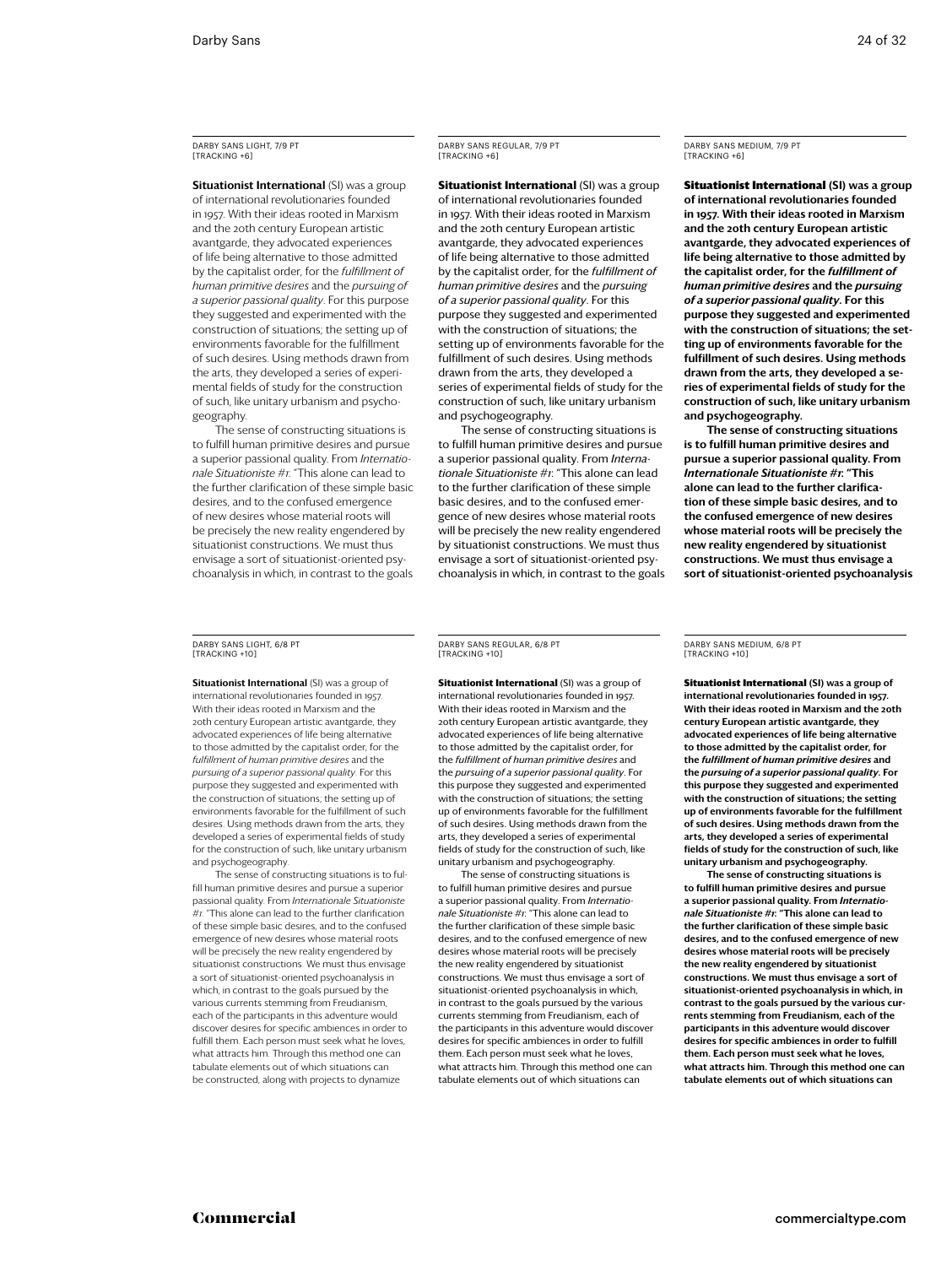Darby Sans Regular, Regular Italic, 9/11 PT

The Spanish War, which began in 1739, and the French war which soon followed it occasioned further increase of the debt, which, on the 31st of December 1748, after the war had been concluded by the Treaty of Aix-la-Chapelle, amounted to £78,293,313. The most profound peace of seventeen years continuance had taken no more than £8,328,354. from it. A war of less than nine years' continuance added £31,338,689 to it. (Refer to James Postlethwaite's *The History of the Public Revenue.*) During the administration of Mr. Pelham, the interest of the public debt was reduced, or at least measures were taken for reducing it, from four to three per cent; the sinking fund was increased, and some part of the public debt was paid off. In 1755, before the breaking out of the late war, the funded debt of Great Britain amounted to  $\pounds$ 72,289,673. On the 5th of January 1763, at the conclusion of the peace, the funded debt amounted to £122,603,336. The unfunded debt has been stated at £13,927,589.

Darby Sans Regular, Regular Italic, 9/13 PT

The Spanish War, which began in 1739, and the French war which soon followed it occasioned further increase of the debt, which, on the 31st of December 1748, after the war had been concluded by the Treaty of Aix-la-Chapelle, amounted to £78,293,313. The most profound peace of seventeen years continuance had taken no more than £8,328,354. from it. A war of less than nine years' continuance added £31,338,689 to it. (Refer to James Postlethwaite's *The History of the Public Revenue.*) During the administration of Mr. Pelham, the interest of the public debt was reduced, or at least measures were taken for reducing it, from four to three per cent; the sinking fund was increased, and some part of the public debt was paid off. In 1755, before the breaking out of the late war, the funded debt of Great Britain amounted to  $£72,289,673$ . On the 5th of January 1763, at the conclusion of the peace, the funded debt amounted to £122,603,336. The unfundDarby Sans Regular, Regular Italic, 9/12 PT

The Spanish War, which began in 1739, and the French war which soon followed it occasioned further increase of the debt, which, on the 31st of December 1748, after the war had been concluded by the Treaty of Aix-la-Chapelle, amounted to £78,293,313. The most profound peace of seventeen years continuance had taken no more than £8,328,354. from it. A war of less than nine years' continuance added £31,338,689 to it. (Refer to James Postlethwaite's *The History of the Public Revenue.*) During the administration of Mr. Pelham, the interest of the public debt was reduced, or at least measures were taken for reducing it, from four to three per cent; the sinking fund was increased, and some part of the public debt was paid off. In 1755, before the breaking out of the late war, the funded debt of Great Britain amounted to  $\pounds$ 72,289,673. On the 5th of January 1763, at the conclusion of the peace, the funded debt amounted to £122,603,336. The unfunded debt has been stated at £13,927,589.

Darby Sans Regular, Regular Italic, 9/14 PT

The Spanish War, which began in 1739, and the French war which soon followed it occasioned further increase of the debt, which, on the 31st of December 1748, after the war had been concluded by the Treaty of Aix-la-Chapelle, amounted to £78,293,313. The most profound peace of seventeen years continuance had taken no more than £8,328,354. from it. A war of less than nine years' continuance added £31,338,689 to it. (Refer to James Postlethwaite's *The History of the Public Revenue.*) During the administration of Mr. Pelham, the interest of the public debt was reduced, or at least measures were taken for reducing it, from four to three per cent; the sinking fund was increased, and some part of the public debt was paid off. In 1755, before the breaking out of the late war, the funded debt of Great Britain amounted to £72,289,673. On the 5th of January 1763, at the conclusion of the peace, the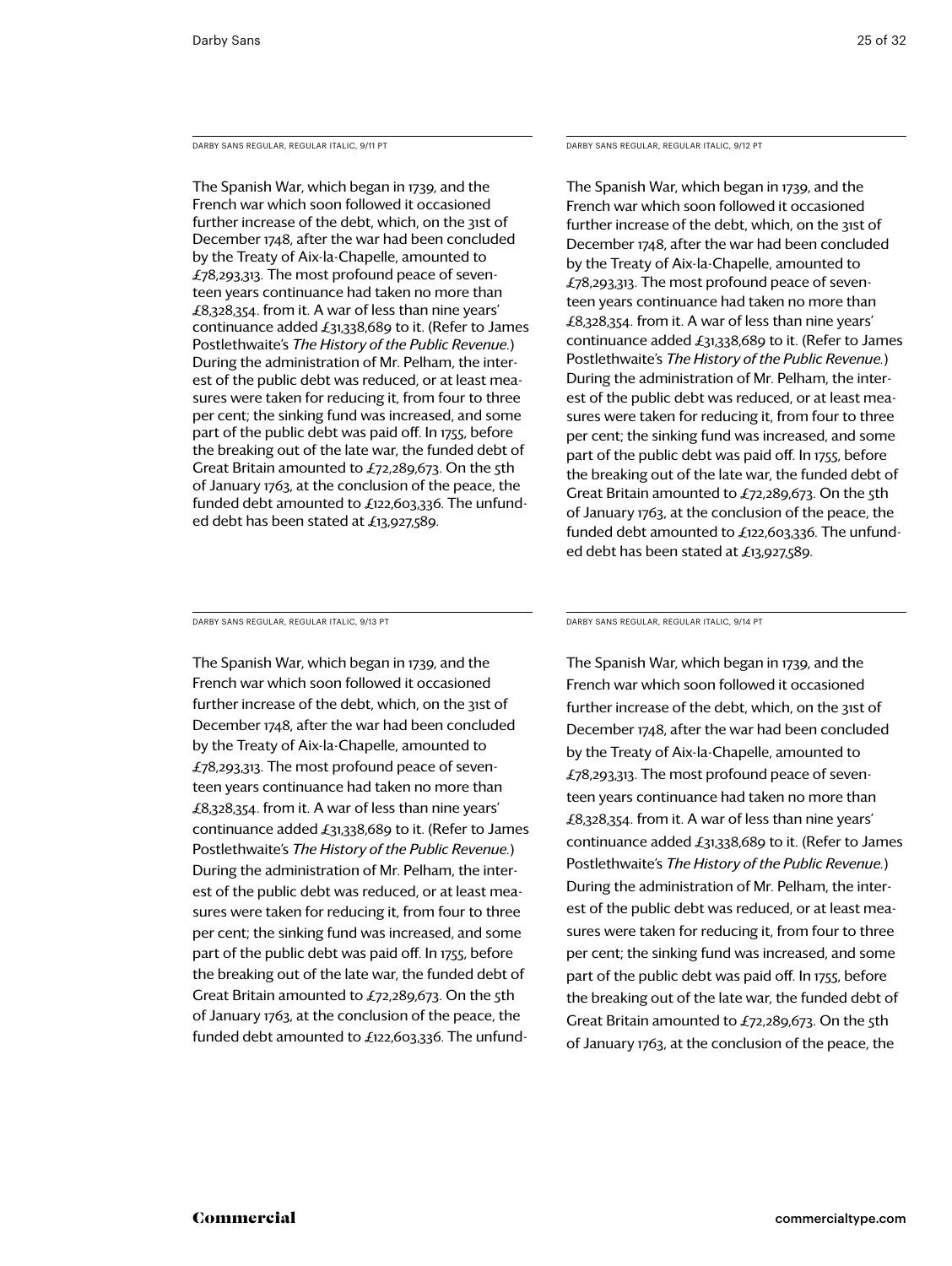### ČESKÝ (CZECH) Darby Sans Regular, Regular Italic, 9/12 PT

Ačkoli klimšova nenapsala knih mnoho, přece zná ji ta naše četbychtivá mládež tuze dobře. Zná ji zejména z knih: Z jara do léta, Kniha báchorek, Paleček a Malenka, Z ráje, Rodinná skřínka a j., a pak z různých časopisů pro mládež, do nichž velice pilně přispívá. Její práce vesměs děti naše rády čítají, poněvadž skutečně vynikají vším, čeho se na dobré četbě žádá. *Však Klimšova také pracuje s láskou, pracuje opravdově vážně a nevydá nic na světlo, co by důkladně nepodrobila soudu svému i soudu jiných*. A to právě dodává jejím prácem té pravé ceny. Nuže seznammež se se životem této tiché a skromné pracovnice, seznammež se i s jejími pěknými spisy. Klimšova narodila se 7. dne měsíce prosince roku 1851. v Poličce. Otec její byl dosti zámožným a váženým měšťanem, měltě v Poličce dům a byl dlouhá léta členem obecního zastupitelstva, ba i městským radním. *Při domě měli Klimšovi zahrádku.* Něžná matka Bohumilčina milovala totiž velice květiny a při tom lnula také velikou láskou ku zvířatům. Byla dobra, o vše, ale zvláště o děti své starostliva, při tom pilna, šetrna a skoro až příliš skromna. Podobala se, zvláště v pozdějším

### DEUTSCH (GERMAN) DARBY SANS REGULAR, REGULAR ITALIC, 9/12 PT

Sehen wir das Gesamtbild unseres heutigen Lebens nur mit unseren Augen an, so können wir die Folgerung ziehen, daß dieses Gebilde einen chaotischen Charakter trägt, und es kann uns nicht wundern, daß diejenigen, welche sich in diesem scheinbaren Chaos unwohl fühlen, der Welt entfliehen oder sich in geistigen Abstraktionen verlieren wollen. *Doch jedenfalls muß es uns klar sein, daß diese Flucht vor der Wirklichkeit ein ebenso großer Irrtum ist wie jene Anlehnung an den reinsten Materialismus*. Weder die Flucht in das Mittelalter, noch der von verschiedenen Kunsthistorikern empfohlene Wiederaufbau des Olympos kann und die Lösung bringen. Unsere Zeit hat eine andere Mission zu erfüllen als die des Mittelalters und des Hellenismus. Um die Aufgabe unserer Zeit richtig zu verstehen, ist es notwendig, daß wir nicht nur mit unseren Augen, sondern vielmehr mit unseren innerlichen Sinnesorganen die Lebensstruktur erfassen. Haben wir einmal die Synthese des Lebens aus der Tiefe unseres Wesens gewonnen und als Inhalt von Kultur und Kunst anerkannt, so wird es uns nicht schwer fallen an

### DANSK (DANISH) Darby Sans Regular, Regular Italic, 9/12 PT

Der var en lille havfisk af god familie, navnet husker jeg ikke, det må de lærde sige dig. Den lille fisk havde attenhundrede søskende, alle lige gamle; de kendte ikke deres fader eller moder, de måtte straks skøtte sig selv og svømme om, men det var en stor fornøjelse; vand havde de nok at drikke, hele verdenshavet, føden tænkte de ikke på, den kom nok; hver ville følge sin lyst, hver ville få sin egen historie, ja det tænkte heller ingen af dem på. *Solen skinnede ned i vandet, det lyste om dem, det var så klart, det var en verden med de forunderligste skabninger*, og nogle så gruelig store, med voldsomme gab, de kunne sluge de attenhundrede søskende, men det tænkte de heller ikke på, for ingen af dem var endnu blevet slugt. De små svømmede sammen, tæt op til hverandre, som sildene og makrellerne svømmer; men som de allerbedst svømmede i vandet og tænkte på ingenting, sank, med forfærdelig lyd, ovenfra, midt ned imellem dem, en lang, tung ting, der slet ikke ville holde op; længere og længere strakte den sig, og hver af småfiskene, som den ramte, blev kvast eller fik et knæk, som de ikke kunne forvinde. Alle

### ESPAÑOL (SPANISH) Darby Sans Regular, Regular Italic, 9/12 PT

En esta conferencia no pretendo, como en anteriores, definir, sino subrayar; no quiero dibujar, sino sugerir. Animar, en su exacto sentido. Herir pájaros soñolientos. Donde haya un rincón oscuro, poner un reflejo de nube alargada y regalar unos cuantos espejos de bolsillo a las señoras que asisten. *He querido bajar a la ribera de los juncos. Por debajo de las tejas amarillas*. A la salida de las aldeas, donde el tigre se come a los niños. Estoy en este momento lejos del poeta que mira el reloj, lejos del poeta que lucha con la estatua, que lucha con el sueño, que lucha con la anatomía; he huido de todos mis amigos y me voy con aquel muchacho que se come la fruta verde y mira cómo las hormigas devoran al pájaro aplastado por el automóvil. Por las calles más puras del pueblo me encontraréis; por el aire viajero y la luz tendida de las melodías que Rodrigo Caro llamó "reverendas madres de todos los cantares". Por todos los sitios donde se abre la tierna orejita rosa del niño o la blanca orejita de la niña que espera, llena de miedo, el alfiler que abra el agujero para la arracada. En todos los paseos que yo he dado por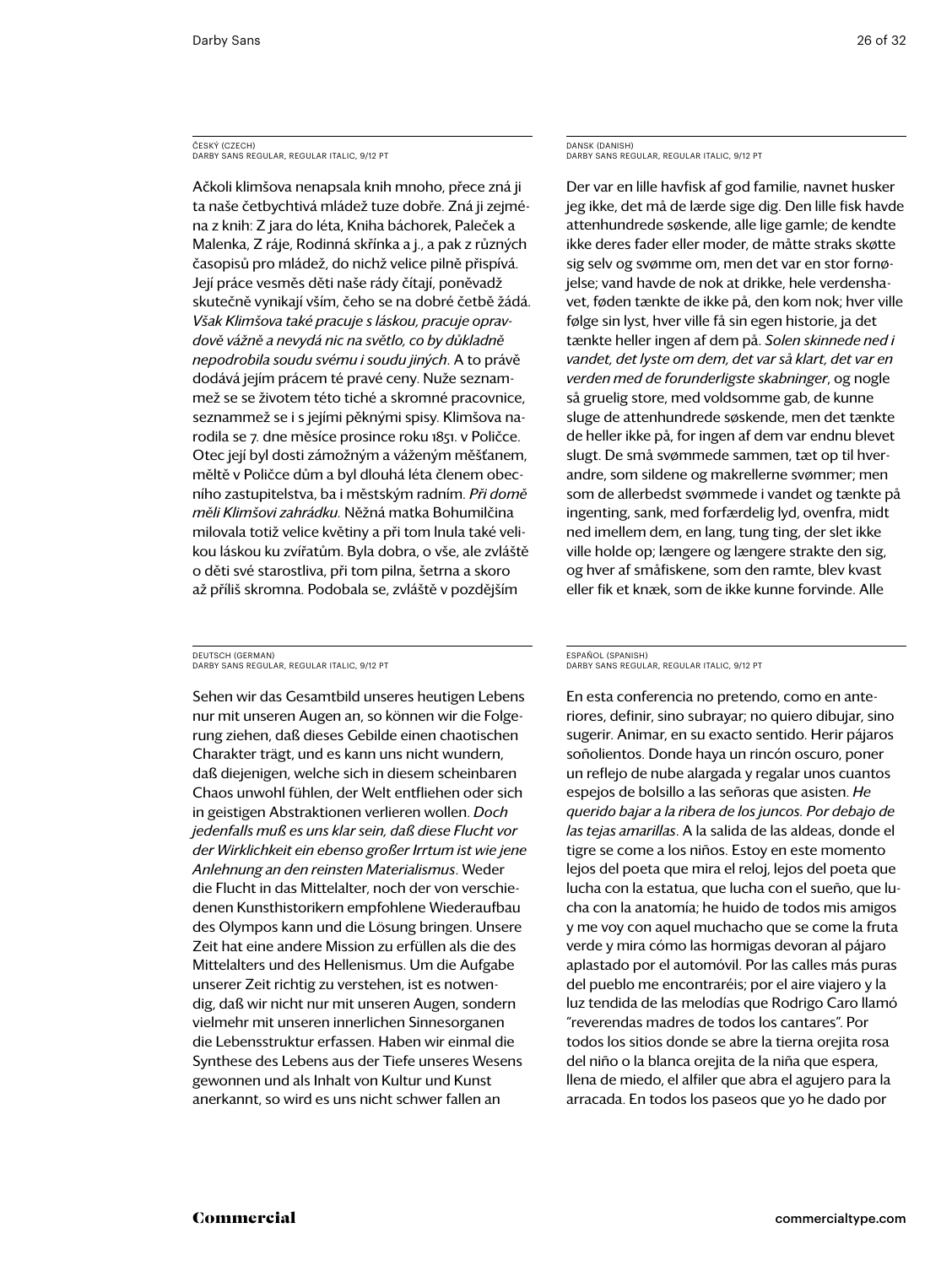### FRANÇAIS (FRENCH) Darby Sans Regular, Regular Italic, 9/12 PT

Dada a son origine dans le dictionnaire. C'est terriblement simple. En français cela signifie «cheval de bois». En allemand «va te faire, au revoir, à la prochaine». En roumain «oui en effet, vous avez raison, c'est ça, d'accord, vraiment, on s'en occupe», etc. *C'est un mot international. Seulement un mot et ce mot comme mouvement.* Très facile à comprendre. Lorsqu'on en fait une tendance artistique, cela revient à vouloir supprimer les complications. Psychologie Dada. Allemagne Dada y compris indigestions et crampes brouillardeuses, littérature Dada, bourgeoisie Dada et vous, très vénérés poètes, vous qui avez toujours fait de la poésie avec des mots, mais qui n'en faites jamais du mot lui-même, vous qui tournez autour d'un simple point en poétisant. Guerre mondiale Dada et pas de fin, révolution Dada et pas de commencement. Dada, amis et soi-disant poètes, très estimés fabricateurs et évangélistes Dada Tzara, Dada Huelsenbeck, Dada m'dada, Dada m'dada, Dada mhm, dada dera dada, Dada Hue, Dada Tza. Comment obtenir la béatitude ? En disant Dada. Comment devenir célèbre? En disant Dada.

### MAGYAR (HUNGARIAN) DARBY SANS REGULAR, REGULAR ITALIC, 9/12 PT

Hajnali két órakor a segédtiszt belépett a tábornok szobájába és jelentette, hogy a járőrök elindultak a hodricsi úton. Az asztalra állított petróleumlámpa körül szétteregetett tereprajzok és jelentések hevertek, rajtuk keresztbe dobva egy ezüstgombos lovaglópálca. A tábornok a szoba közepén állt és hideg arccal hallgatta a segédtiszt szavait. Kurtára nyírt szakála rőtesen csillogott a lámpafényben. *Aranykeretes szemüvege mögül jeges nyugalommal csillámlottak elő kék szemei.* Csupa energia volt ez a hat láb magas, karcsú ember, aki egy hónap előtt vette át a feldunai hadtest parancsnokságát. De most mégis, mintha valami fáradtságot vagy inkább fásultságot árultak volna el mozdulatai. Némán bólintott s mikor a segédtiszt mögött becsukódott az ajtó, kimerülten dobta magát a kopott díványra. Két nap óta mindig talpon volt s egyik izgalom a másik után érte. A Szélakna irányában fekvő főcsapat felé haladó ellenség már egy napi előnyt nyert a Zsarnócra kirendelt zászlóalj parancsnokának ügyetlensége folytán. Első felindulásában maga vette át a zászlóalj vezényletét s negyvennyolc óra óta egy

ITALIANO (ITALIAN) Darby Sans Regular, Regular Italic, 9/12 PT

Dapprima, ripetendendo l'errore commesso in gioventù, scrisse di animali che conosceva poco, e le sue favole risonarono di ruggiti e barriti. Poi si fece più umano, se così si può dire, scrivendo degli animali che credeva di conoscere. *Così la mosca gli regalò una gran quantità di favole dimostrandosi un animale più utile di quanto si creda*. In una di quelle favole ammirava la velocità del dittero, velocità sprecata perchè non gli serviva nè a raggiungere la preda nè a garantire la sua incolumità. Qui faceva la morale una testuggine. Un'altra favola esaltava la mosca che distruggeva le cose sozze da essa tanto amate. Una terza si meravigliava che la mosca, l'animale più ricco d'occhi, veda tanto imperfettamente. Infine una raccontava di un uomo che, dopo di aver schiacciato una mosca noiosa, le gridò: "Ti ho beneficata; ecco che non sei più una mosca". Con tale sistema *era facile di avere ogni giorno* la favola pronta col caffè del mattino. Doveva venire la guerra ad insegnargli che la favola poteva divenire un'espressione del proprio animo, il quale così inseriva la mummietta nella macchina della vita, quale un suo organo.

### POLSKI (POLISH) Darby Sans Regular, Regular Italic, 9/12 PT

Od wczoraj jakiś niepokój panuje w uliczce. Stary Mendel dziwi się i częściej niż zwykle nakłada krótką łajkę patrząc w okno. Tych ludzi nie widział on tu jeszcze. Gdzie idą? Po co przystają z robotnikami, śpieszącymi do kopania fundamentów pod nowy dom niciarza Greulicha? Skąd się tu wzięły te obszarpane wyrostki? Dlaczego patrzą tak po sieniach? Skąd mają pieniądze, że idą w pięciu do szynku? Stary Mendel kręci głową, smokcząc mały, silnie wygięty wiśniowy cybuszek. *On zna tak dobrze tę uliczkę cichą. Jej fizjonomię, jej ruch.* jej głosy, jej tętno. Wie, kiedy zza którego węgła wyjrzy w dzień pogodny słońce; ile dzieci przebiegnie rankiem, drepcąc do ochronki, do szkoły; ile zwiędłych dziewcząt w ciemnych chustkach, z małymi blaszeczkami w ręku przejdzie po trzy, po cztery, do fabryki cygar na robotę; ile kobiet przystanie z koszami na starym, wytartym chodniku, pokazując sobie zakupione jarzyny, skarżąc się na drogość jaj, mięsa i masła; ilu wyrobników przecłapie środkiem bruku, ciężkim chodem nóg obutych w trepy, niosąc pod pachą węzełki, a w ręku cebrzyki, kielnie, liny.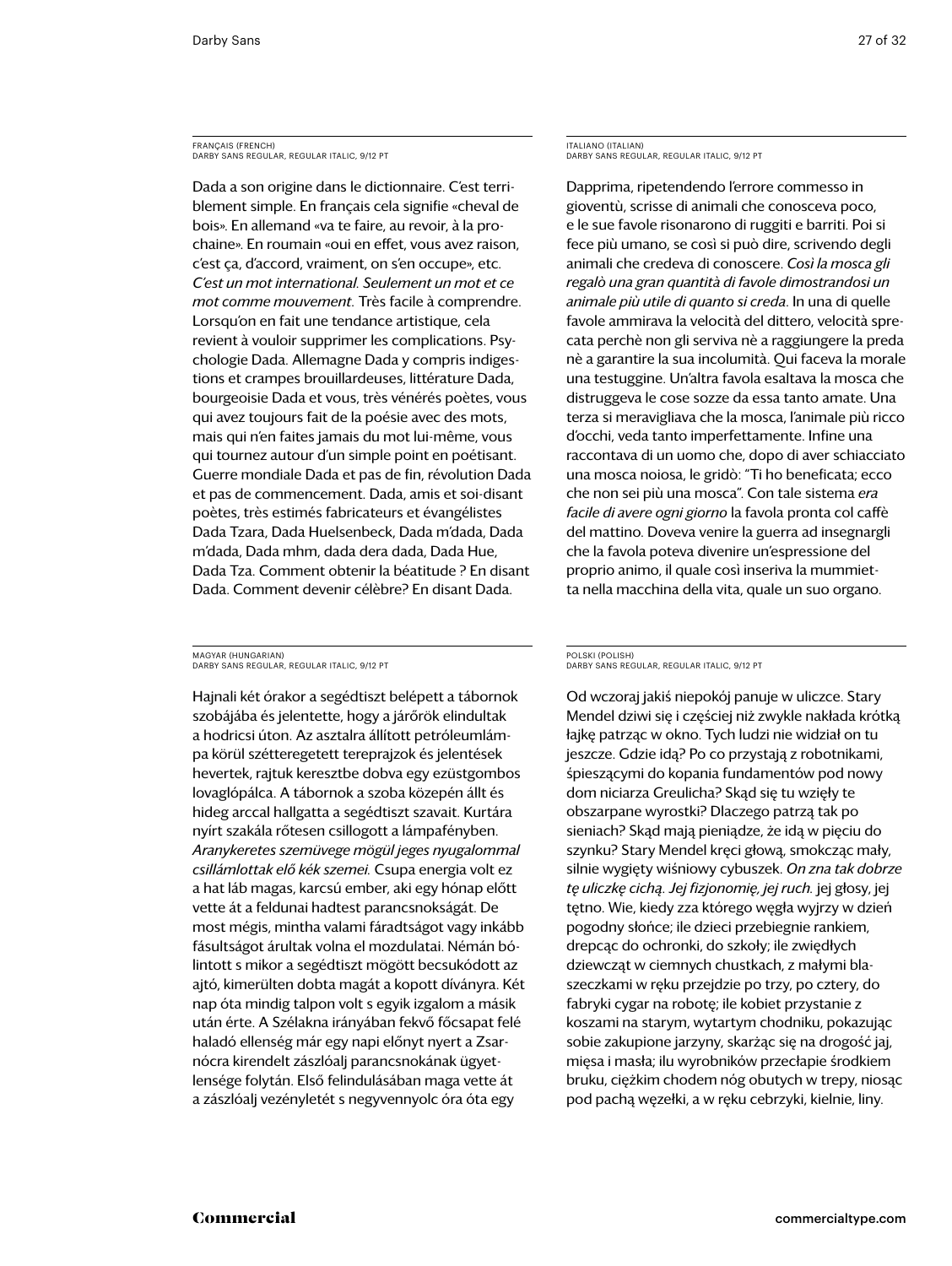### PORTUGUÊS (PORTUGUESE) Darby Sans Regular, italic, 9/12 PT

D. Benedita levantou-se, no dia seguinte, com a idéia de escrever uma carta ao marido, uma longa carta em que lhe narrasse a festa da véspera, nomeasse os convivas e os pratos, descrevesse a recepção noturna, e, principalmente, desse notícia das novas relações com D. Maria dos Anjos. A mala fechava- -se às duas horas da tarde, *D. Benedita acordara às nove, e, não morando longe (morava no Campo da Aclamação), um escravo levaria a carta ao correio muito a tempo.* Demais, chovia; D. Benedita arredou a cortina da janela, deu com os vidros molhados; era uma chuvinha teimosa, o céu estava todo brochado de uma cor pardo-escura, malhada de grossas nuvens negras. Ao longe, viu flutuar e voar o pano que cobria o balaio que uma preta levava à cabeça: concluiu que ventava. Magnífico dia para não sair, e, portanto, escrever uma carta, duas cartas, todas as cartas de uma esposa ao marido ausente. Ninguém viria tentá-la. Enquanto ela compõe os babadinhos e rendas do roupão branco, um roupão de cambraia que o desembargador lhe dera em 1862, no mesmo dia aniversário, 19 de setembro, convido a leitora a

### SVENSKA (SWEDISH) DARBY SANS REGULAR, ITALIC, 9/12 PT

Klockan var mellan åtta och nio den vackra majmorgonen, då Arvid Falk efter scenen hos brodern vandrade gatorna framåt, missnöjd med sig själv, missnöjd med brodern och missnöjd med det hela. Han önskade att det vore mulet och att han hade dåligt sällskap. Att han var en skurk, det trodde han icke fullt på, *men han var icke nöjd med sig själv, han var så van att ställa höga fordringar på sig,* och han var inlärd att i brodern se ett slags styvfar, för vilken han hyste stor aktning, nästan vördnad. Men även andra tankar döko upp och gjorde honom bekymrad. Han var utan pengar och utan sysselsättning. Detta senare var kanske det värsta ty sysslolösheten var honom en svår fiende, begåvad med en aldrig vilande fantasi som han var. Under ganska obehagliga funderingar hade han kommit ner på Lilla Trädgårdsgatan; han följde vänstra trottoaren utanför Dramatiska Teatern och befann sig snart inne på Norrlandsgatan; han vandrade utan mål och gick rätt fram; snart började stenläggningen bli ojämn, träkåkar efterträdde stenhusen, illa klädda människor kastade misstänksamma blickar på den snyggt klädde personen

### SUOMI (FINNISH) Darby Sans Regular, italic, 9/12 PT

He olivat ystäviä ystävyydessä, joka oli läheisempää kuin veljeys. Nello oli pieni Ardennelainen — Patras suuri Flamandilainen. He olivat saman ikäisiä vuosilla mitattuna, mutta kuitenkin toinen oli vielä nuori, toinen oli jo vanha. He olivat asuneet yhdessä koko ikänsä; molemmat he olivat orpoja ja kurjia sekä saivat leipänsä samasta kädestä. *Se oli ollut heidän siteensä alku, heidän ensimmäinen sympatian säikeensä;* se oli vahvistunut päivä päivältä ja kasvanut heidän mukanaan kiinteänä ja erottamattomana niin, että he alkoivat rakastaa toisiansa erittäin paljon. Heidän kotinsa oli pieni mökki pienen Flamandilaisen kylän reunalla, peninkulman päässä Antverpenistä. Kylä sijaitsi leveiden laidunkaistaleiden ja viljavainioiden välissä, ja sen läpi virtaavan suuren kanavan reunamilla kasvoi pitkät rivit tuulessa taipuvia poppeleita ja tervaleppiä. Siinä oli parikymmentä maatilaa ja taloa, joiden ikkunaluukut olivat kirkkaan vihreät tai taivaansiniset ja katot ruusunpunaiset tai mustavalkoiset sekä seinät niin valkoisiksi maalatut, että ne loistivat auringossa kuin puhdas lumi. Kylän keskustassa oli tuulimylly pienel-

### TÜRKÇE (TURKISH) DARBY SANS REGULAR, ITALIC, 9/12 PT

Sadık genç, araladığı kapıyı çekince, yine birden kararan sanduka sükunu içinde, İskender Paşa, galeyansız ibadetine başlardı. Artık dünyaya dair hiçbir ümidi kalmamıştı. İstediği yalnız bir iman selametiydi. *Vâkıa korkak bir adam değildi. Ama, muhakkak bir ölümü her gün, her saat, her dakika, hatta her saniye beklemek… Onun cesaretini kırmış, sinirlerini zayıflatmıştı.* Düşündükçe, ensesinde soğuk bir satırın sarih temasını duyar gibi oluyordu. Bu sarih temas silinirken karşısına kendi boğuk hayali gelirdi; gözleri patlamış, kavuğu bir tarafa yuvarlanmış, boynu yağlı bir kement ile sıkılmış, ayağından pabuçları çıkmış, ipek kuşağı çözülmüş, karanlık, köpüklü ağzından siyah dili sarkmış bir naaş… İskender Paşa'nın yerde sürünen ölüsü! Titrer, gözlerini oğuşturur, yine salâtü selamlarını çekmeye başlardı. Yakın akıbetinin bu uzvî hatırası o kadar bariz, o kadar kuvvetliydi ki… Çocukluğunun saf muhayyilesini süsleyen cennet bahçelerini, hûri, gılman alaylarını, Tûba ağacını, Sırat köprüsünü şimdi düşünemiyordu bile… Zihni durmuştu. Sinirleri, beyni pek yorgundu. Yemek yiyemiyordu. Boğazına kurşundan bir yumruk tıkanmıştı.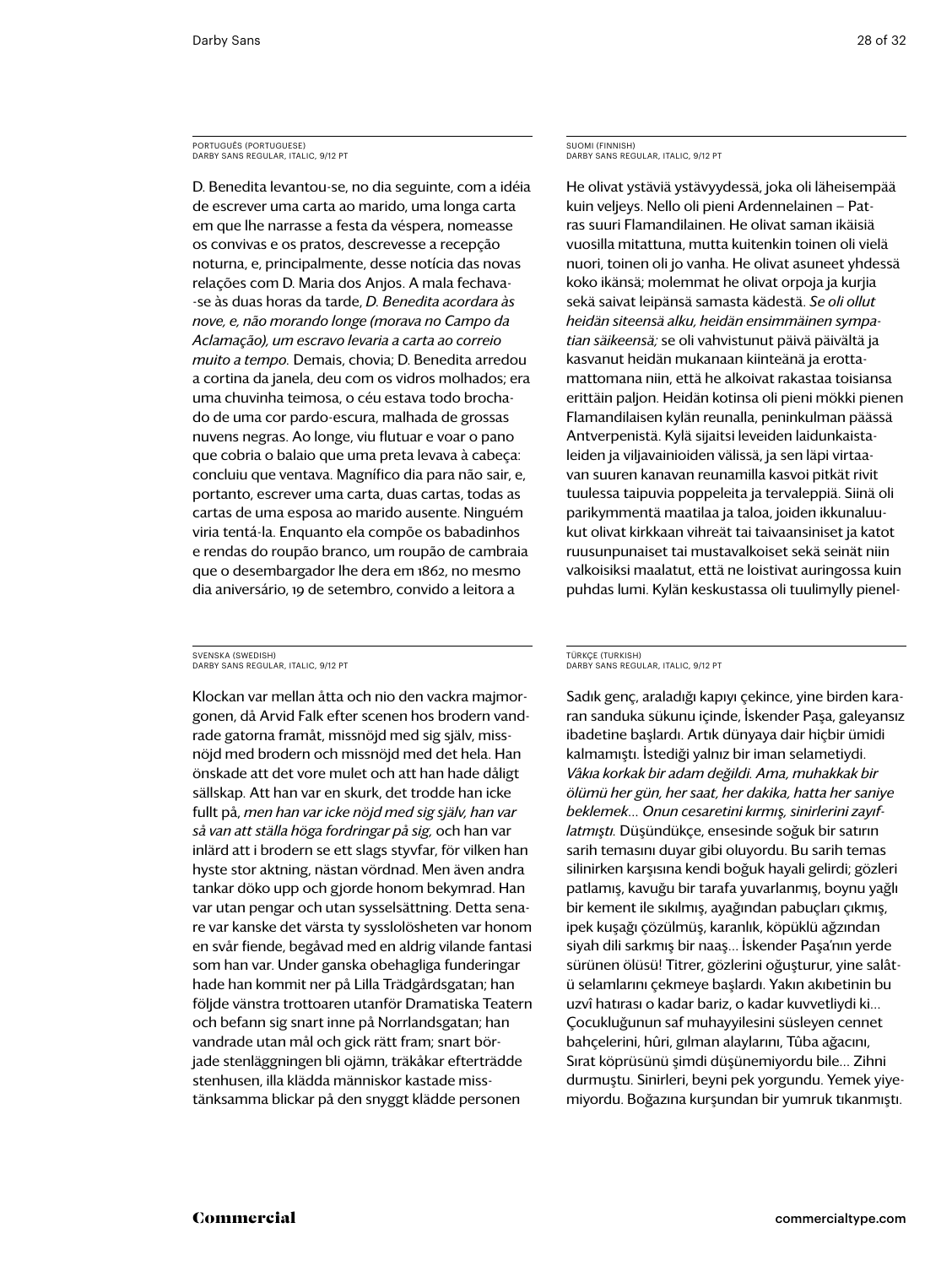| UPPERCASE                                    | ABCDEFGHIJKLMNOPORSTUVWXYZ                                                                                                    |  |  |  |  |
|----------------------------------------------|-------------------------------------------------------------------------------------------------------------------------------|--|--|--|--|
| LOWERCASE                                    | abcdefghijklmnopqrstuvwxyz                                                                                                    |  |  |  |  |
| STANDARD PUNCTUATION                         | j!¿?.,;;---()[]{}/ \&@*""''·",«»↔ §•¶†‡©℗®™                                                                                   |  |  |  |  |
| ALL CAP PUNCTUATION                          | $i\dot{\epsilon}$ ---()[]{}/ \@«» $\circ$                                                                                     |  |  |  |  |
| LIGATURES                                    | fb fh fi fj fk fl ff ffb ffh ffi ffj ffk ffl ß                                                                                |  |  |  |  |
| PROPORTIONAL OLDSTYLE<br>default figures     | \$£€¥1234567890¢f%‰ <sup>ao</sup> #°<+=-×÷>'"                                                                                 |  |  |  |  |
| PROPORTIONAL LINING                          | \$£€¥1234567890%‰#°<+=-×÷>                                                                                                    |  |  |  |  |
| TABULAR OLDSTYLE                             | $$£E¥1234567890\%$ % $\cdot$ +=-x ÷>                                                                                          |  |  |  |  |
| TABULAR LINING                               | \$£€¥1234567890%‰<+=-×÷>                                                                                                      |  |  |  |  |
| PREBUILT FRACTIONS                           | $\frac{1}{3}$ $\frac{1}{3}$ $\frac{2}{3}$ $\frac{1}{4}$ $\frac{3}{4}$ $\frac{1}{8}$ $\frac{3}{8}$ $\frac{5}{8}$ $\frac{7}{8}$ |  |  |  |  |
| <b>NUMERATORS &amp;</b><br>DENOMINATORS      | H1234567890/1234567890                                                                                                        |  |  |  |  |
| <b>SUPERSCRIPT &amp;</b><br><b>SUBSCRIPT</b> | $H$ 1234567890 $H$ <sub>1234567890</sub>                                                                                      |  |  |  |  |
| STYLISTIC ALTERNATES                         | ag áăâäàāaååãǧĝģġ                                                                                                             |  |  |  |  |
| <b>ACCENTED UPPERCASE</b>                    | ÁÂÀÄÅÃĂĀĀĄÅÆÆÇĆČĈĊĎĐÉÊÈËĔĒĒĘČĈÇĊ<br>ĦĤĺÎÌÏĬĨĨĨĴĶŁĹĽĻĿÑŃŇŅŊÓÔÒÖŐŐŌØØŒŔŘ<br>ŖŠŚŞŜŞÞŤŢŦÚÛÙÜŬŰŨŲŮŨŴŴŴŴÝŶŶŸŽŹŻ                     |  |  |  |  |
| ACCENTED LOWER CASE                          | áâàäåãăāąåææçćčĉċďđéêèëĕēeġĝĝģġħĥíîìïijĩijĭķ<br>łlľļŀñńňņŋóôòöõőōøǿœŕřŗšśşŝṣþťṭŧúûùüŭűūyů<br>ũẃŵẁẅýŷỳÿžźż                     |  |  |  |  |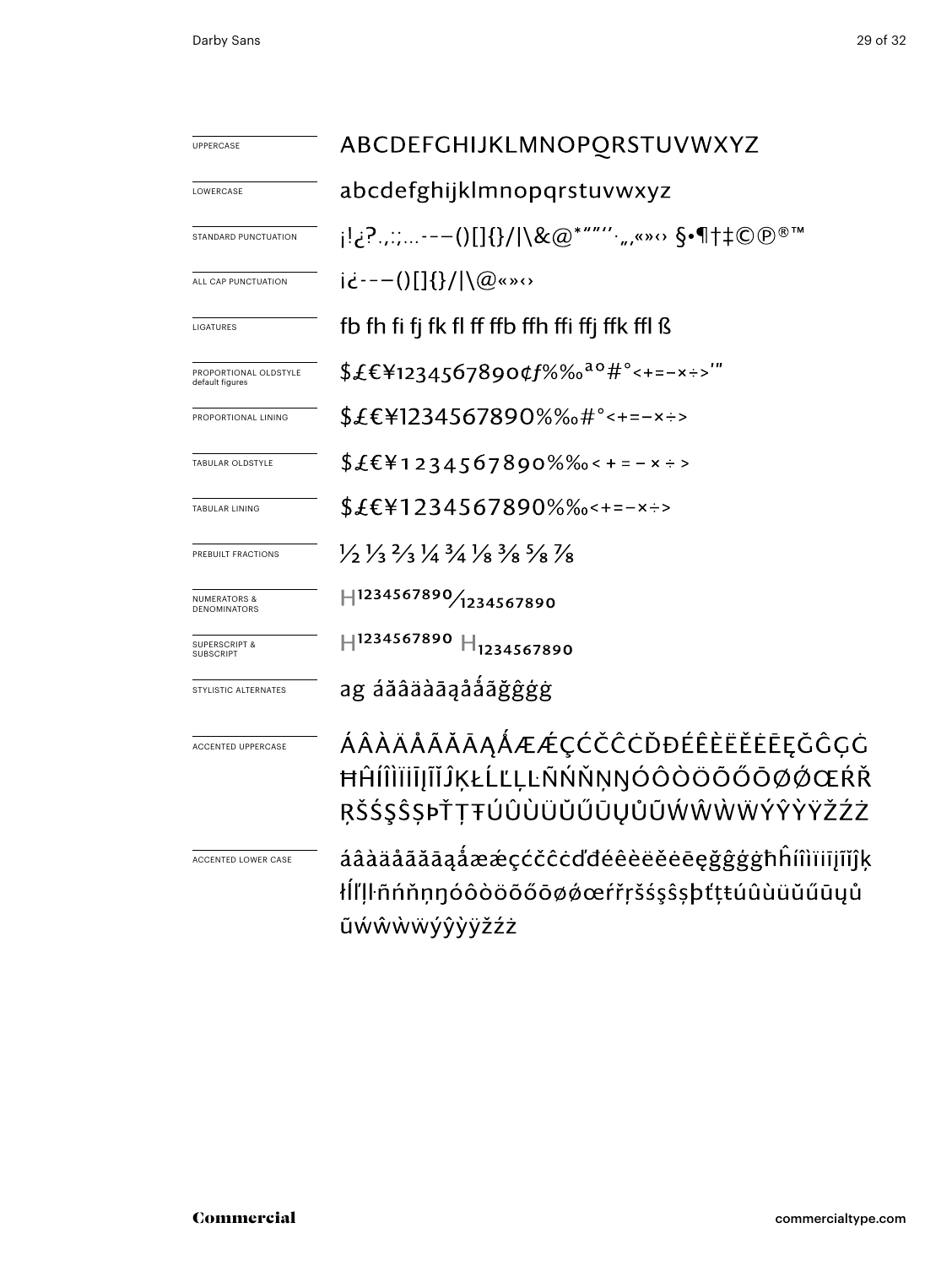| UPPERCASE                                      | ABCDEFGHIJKLMNOPORSTUVWXYZ                                                                                 |  |  |  |  |
|------------------------------------------------|------------------------------------------------------------------------------------------------------------|--|--|--|--|
| LOWERCASE                                      | abcdefghijklmnopqrstuvwxyz                                                                                 |  |  |  |  |
| STANDARD PUNCTUATION                           | <i>;!¿?.,:;---()[]{}/\\&amp;@*""'',,,«»</i> ο §•¶†‡©℗®™                                                    |  |  |  |  |
| ALL CAP PUNCTUATION                            | $i\dot{\epsilon}$ ---()[]{}/ \@«» $\circ$                                                                  |  |  |  |  |
| LIGATURES                                      | fb fh fi fj fk fl ff ffb ffh ffi ffj ffk ffl ß                                                             |  |  |  |  |
| PROPORTIONAL OLDSTYLE<br>default figures       | \$£€¥1234567890¢f%‰ <sup>ao</sup> #°<+=-×÷>'"                                                              |  |  |  |  |
| PROPORTIONAL LINING                            | $$£EY1234567890%$ %o#°<+=-x÷>                                                                              |  |  |  |  |
| TABULAR OLDSTYLE                               | $$£EY1234567890\%%$ #< + = - x ÷ >                                                                         |  |  |  |  |
| TABULAR LINING                                 | \$£€¥1234567890%‰<+=-×÷>                                                                                   |  |  |  |  |
| PREBUILT FRACTIONS                             | 1/2 1/3 2/3 1/4 3/4 1/8 3/8 3/8 7/8                                                                        |  |  |  |  |
| <b>NUMERATORS &amp;</b><br><b>DENOMINATORS</b> | H1234567890/1234567890                                                                                     |  |  |  |  |
| <b>SUPERSCRIPT &amp;</b><br><b>SUBSCRIPT</b>   | H1234567890 H <sub>1234567890</sub>                                                                        |  |  |  |  |
| STYLISTIC ALTERNATES                           | ag áăâäàāąååãǧĝģģ                                                                                          |  |  |  |  |
| ACCENTED UPPERCASE                             | ÁÂÀÄÅÃĂĀĀĄÅÆÆÇĆČĈĊĎĐÉÊÈËĔĔĒĘĞĈÇĊ<br>ĦĤÍÎÌÏĬĪJĨĬĴĶŁĹĽĻĿÑŃŇŅŊÓÔŎÖŐŐŌØŐŒŔŘ<br>ŖŠŚŞŜŞÞŤŢŦÚÛÙÜŬŰŨŲŮŨŴŴŴŴŶŶŸŸŽŹŻ |  |  |  |  |
| ACCENTED LOWER CASE                            | áâàäåãăāąåææçćčĉċďđéêèëĕēegğĝġġħĥíîìïiījĩĭĵķ<br>łĺľ ŀñńňṇŋóôòöõőōøǿœŕřŗšśşŝșþťțŧúûùüŭűūųů<br>ũẃŵẁẅýŷỳĕźż   |  |  |  |  |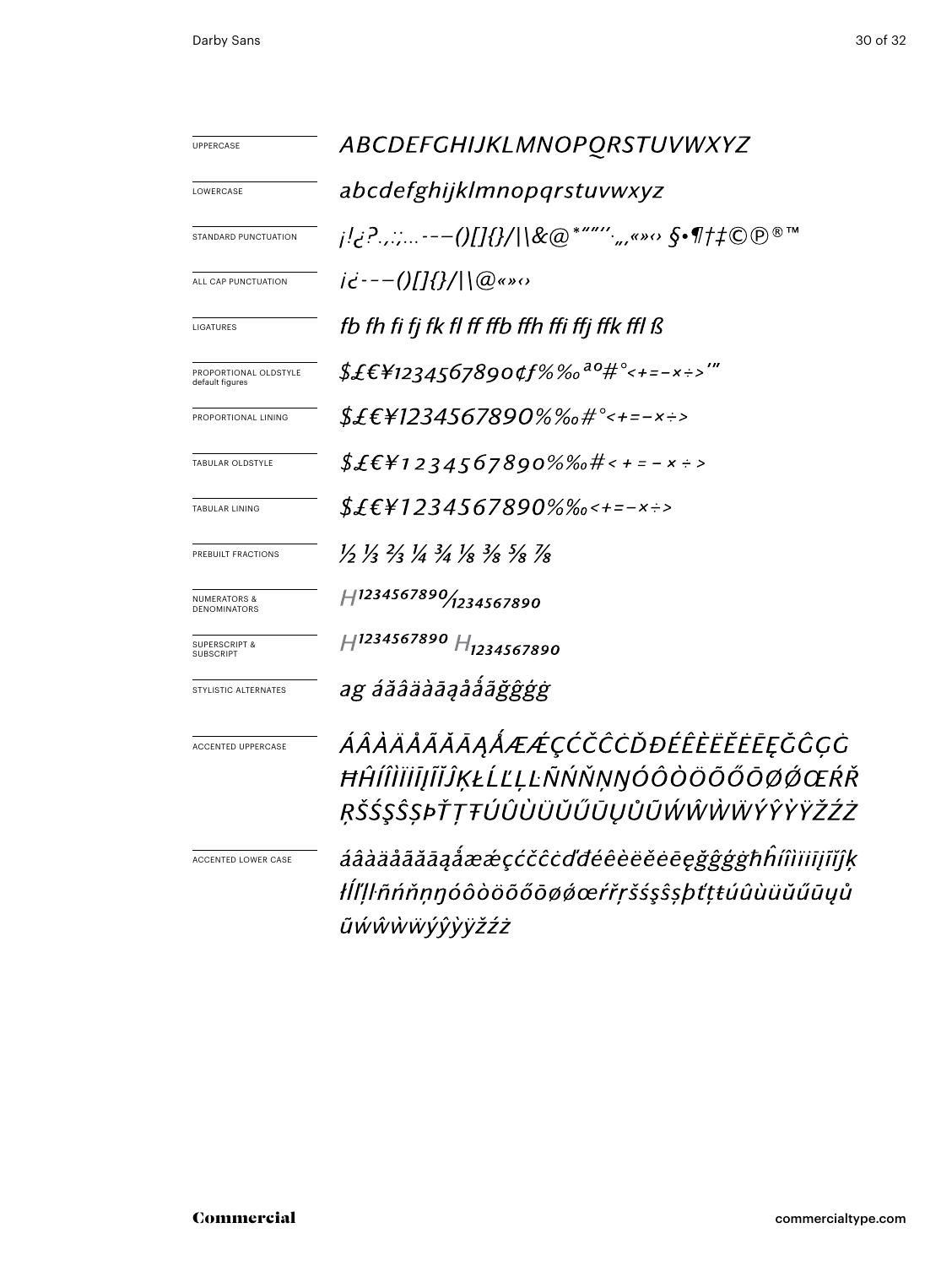| <b>OPENTYPE FEATURES</b><br><b>FAMILY WIDE</b>        | DEACTIVATED                          |                                  | <b>ACTIVATED</b>                             |                                    |  |
|-------------------------------------------------------|--------------------------------------|----------------------------------|----------------------------------------------|------------------------------------|--|
| ALL CAPS<br>opens up spacing, moves<br>punctuation up | Quilts & [Covers] @ \$24.65          |                                  | <b>QUILTS &amp; [COVERS] @ \$24.65</b>       |                                    |  |
| PROPORTIONAL OLDSTYLE<br>default figures              | Sale Price:<br>Originally:           | $$3,460$ €1,895<br>¥7,031 £9,215 | Sale Price:<br>Originally:                   | $$3,460$ €1,895<br>¥7,031 £9,215   |  |
| PROPORTIONAL LINING                                   | Sale Price:<br>Originally:           | $$3,460$ €1,895<br>¥7,031 £9,215 | Sale Price:<br>Originally:                   | \$3,460 €1,895<br>¥7,031 £9,215    |  |
| TABULAR OLDSTYLE                                      | Sale Price:<br>Originally:           | $$3,460$ €1,895<br>¥7,031 £9,215 | Sale Price:<br>Originally:                   | $$3,460$ €1,895<br>¥7,031 $£9,215$ |  |
| TABULAR LINING                                        | Sale Price:<br>Originally:           | $$3,460$ €1,895<br>¥7,031 £9,215 | Sale Price:<br>Originally:                   | \$3,460 €1,895<br>¥7,031 £9,215    |  |
| <b>FRACTIONS</b><br>ignores numeric date format       | 21/03/10 and 2 1/18 460/920          |                                  | 21/03/10 and $2\frac{1}{8}$ 460/920          |                                    |  |
| SUPERSCRIPT/SUPERIOR                                  | $x158 + y23 \times z18 - a4260$      |                                  | $x^{158} + y^{23} \times z^{18} - a^{4260}$  |                                    |  |
| SUBSCRIPT/INFERIOR                                    | $x158 \div y23 \times z18 - a4260$   |                                  | $X_{158}$ ÷ $Y_{23}$ × $Z_{18}$ – $a_{4260}$ |                                    |  |
| DENOMINATOR<br>for making arbitrary fractions         | 0123456789 0123456789                |                                  | 0123456789 0123456789                        |                                    |  |
| NUMERATOR<br>for making arbitrary fractions           | 0123456789 0123456789                |                                  | 0123456789 0123456789                        |                                    |  |
| LANGUAGE FEATURE<br>Polski (Polish) kreska accent     | ŹRÓDŁA Ślady możliwość               |                                  | ŻRÓDŁA Ślady możliwość                       |                                    |  |
| LANGUAGE FEATURE<br>Română (Romanian) s accent        | <b>INSUSI</b> constiința stiințifice |                                  | ÎNSUȘI conștiința științifice                |                                    |  |
| <b>OPENTYPE FEATURES</b>                              | <b>DEACTIVATED</b>                   |                                  | <b>ACTIVATED</b>                             |                                    |  |

**opentype FEATUREs** roman & ITALIC

STYLISTIC SET 01 alternate a

STYLISTIC SET 02 alternate g

STYLISTIC ALTERNAT<br>Illustrator/Photoshop

Its cognizance *highly magnified* Its cognizance *highly magnified* Longing stranger *gazing aghast* Longing stranger *gazing aghast*

A team averaged *several points* A team averaged *several points*